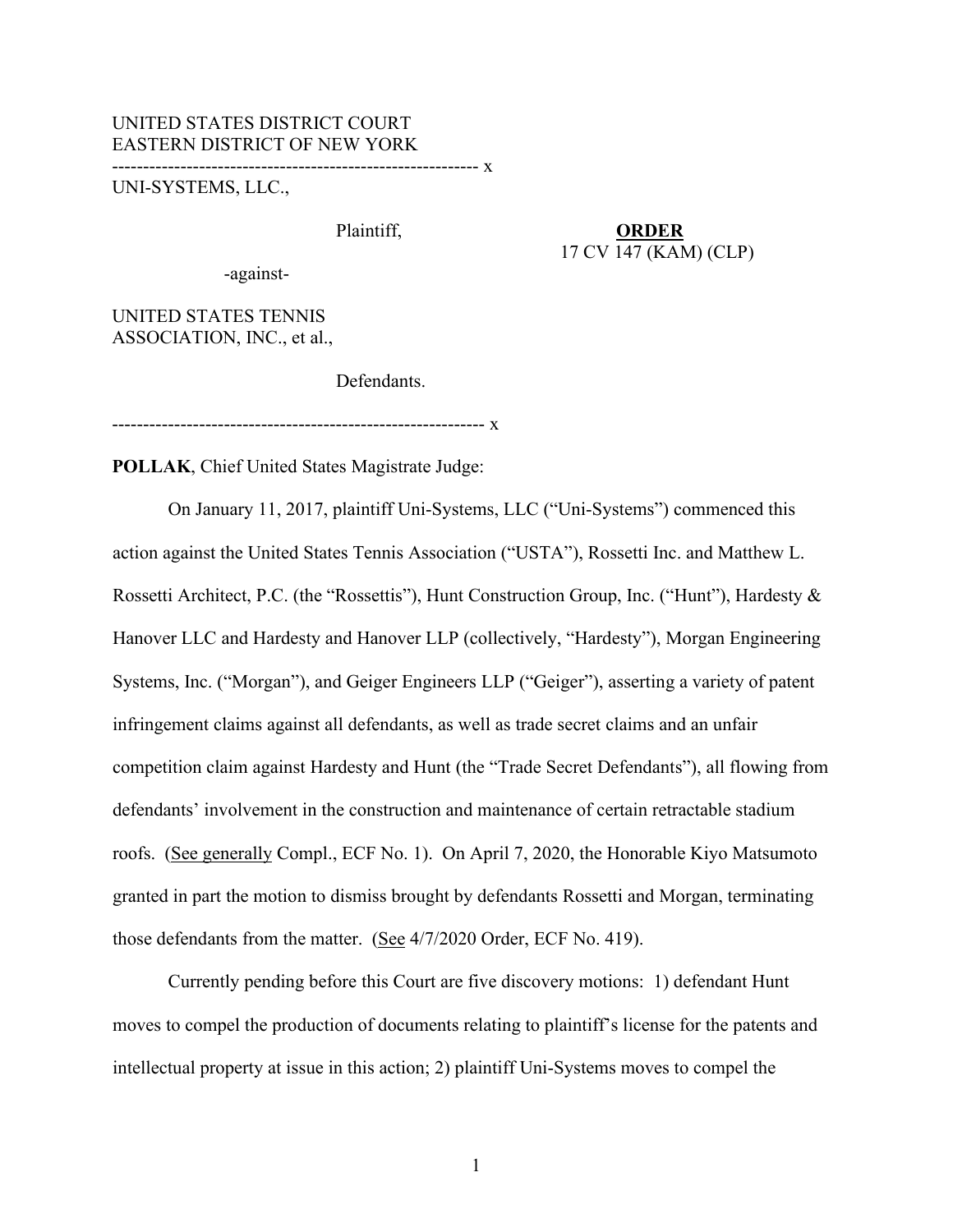Rossettis, formerly defendants, to produce a privilege log that complies with Federal Rule of Civil Procedure 26(b)(5) and Local Civil Rule 26.2; 3) defendant Hunt and the USTA move for a protective order relating to the fact depositions of Daniel Zausner and Mark Flandermeyer; 4) plaintiff Uni-Systems moves to compel the Hardesty defendants to produce certain ESI; and 5) plaintiff Uni-Systems moves for a protective order regarding certain discovery requests. In addition, the parties have requested to file ten of the documents associated with the above motions under seal.

The Court discusses each substantive motion below, in turn, and separately discusses the motions to file under seal.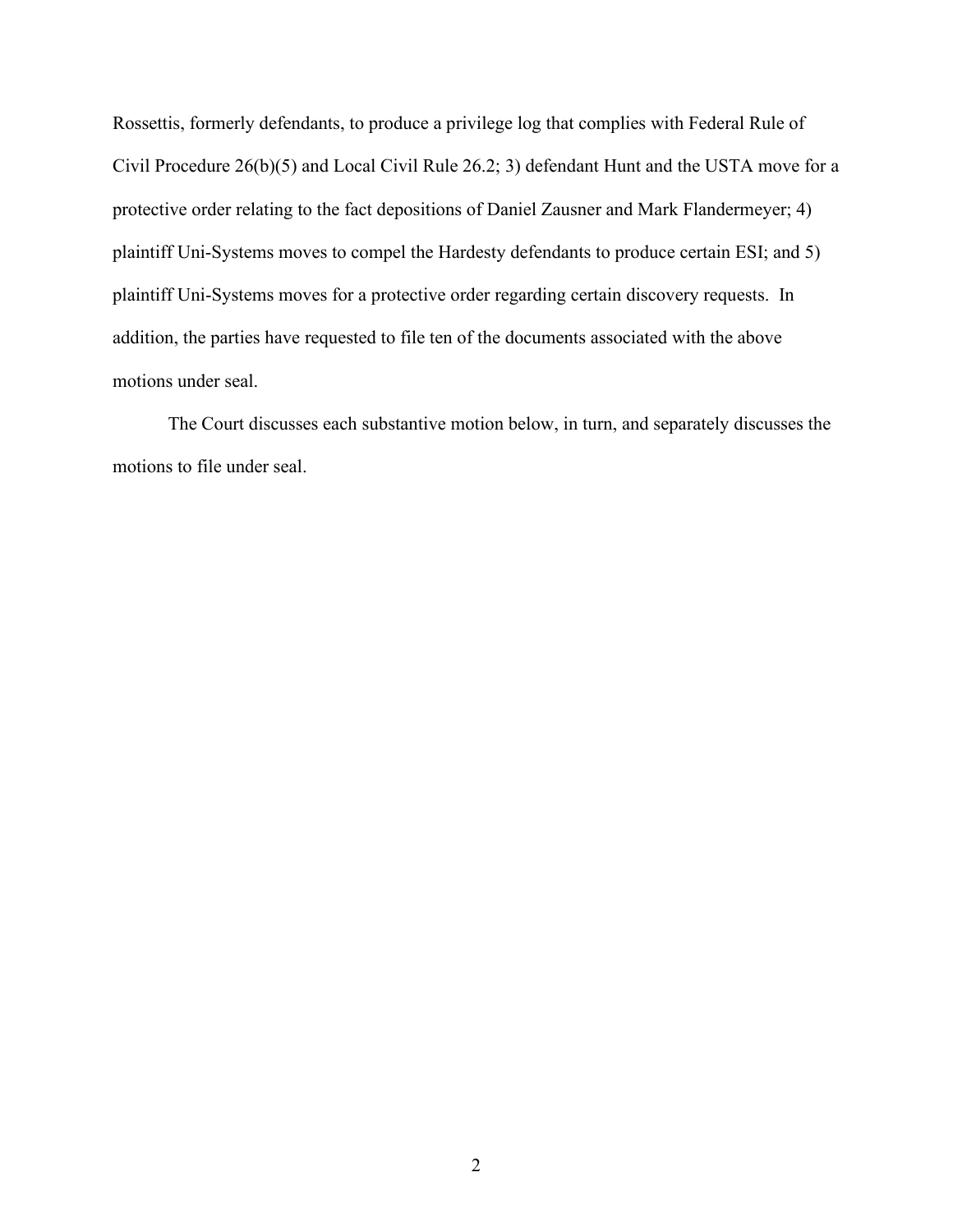### **A. Hunt's Motion to Compel**

On January 21, 2020, defendant Hunt moved to compel plaintiff Uni-Systems to produce documents relating to a license of patents and intellectual property that Uni-Systems conveyed when it sold its engineering business to Uni-Systems Engineering on December 31, 2013. (Hunt  $1/21/2020$  $1/21/2020$  Ltr.<sup>1</sup> at 1). Since Uni-Systems confirms that this is the only license that it has given relating to the intellectual property at issue in this case, Hunt argues that it needs information regarding royalties from the license to determine potential damages. (Id.)

At issue in this motion are document requests made by Hunt on November 19, 2019. The requests seek "[a]ll documents reflecting any Earn-Out Payments provided by Uni-Systems Engineering, Inc. to Uni-Systems" (Request No. 1[2](#page-2-1)<sup>2</sup>); "[a]ll Earn-Out Calculation Statements provided by Uni-Systems Engineering, Inc. to Uni-Systems" (Request No. 13); "[a]ll Earn-Out Calculation Objections Notices" (Request No. 14); and "[a]ll communications between Uni-Systems and any third party, including Uni-Systems Engineering, Inc., concerning Earn-Out Payments, Earn-Out Calculation Statements, or Earn-Out Calculation Statement Objection Notices." (Request No. 15). The requests also seek "[a]ll documents referring or relating to any royalties or other remuneration" received for the trade secrets or patents at issue in the case (Request No. 17); and all documents relating to "the calculation of any earnouts payable to [plaintiff]," either provided by Uni-Systems Engineering to plaintiff (Request No. 19), or from

<span id="page-2-0"></span><sup>&</sup>lt;sup>1</sup> Citations to "Hunt  $1/21/2020$  Ltr." refer to defendant Hunt's January 21, 2020 letter motion to compel and file documents under seal, ECF No. 408-1.<br><sup>2</sup> Exhibit E to Hunt's January 21, 2020 letter is a copy of defendant Hunt's Requests for

<span id="page-2-1"></span>Production, dated November 19, 2019, ECF No. 408-2. Hunt and Uni-Systems used two different series of numbers to notate the requests; for the sake of simplicity, the Court follows Hunt's numbering system. (See Hunt  $1/21/2020$  Ltr. at 1, n. 2).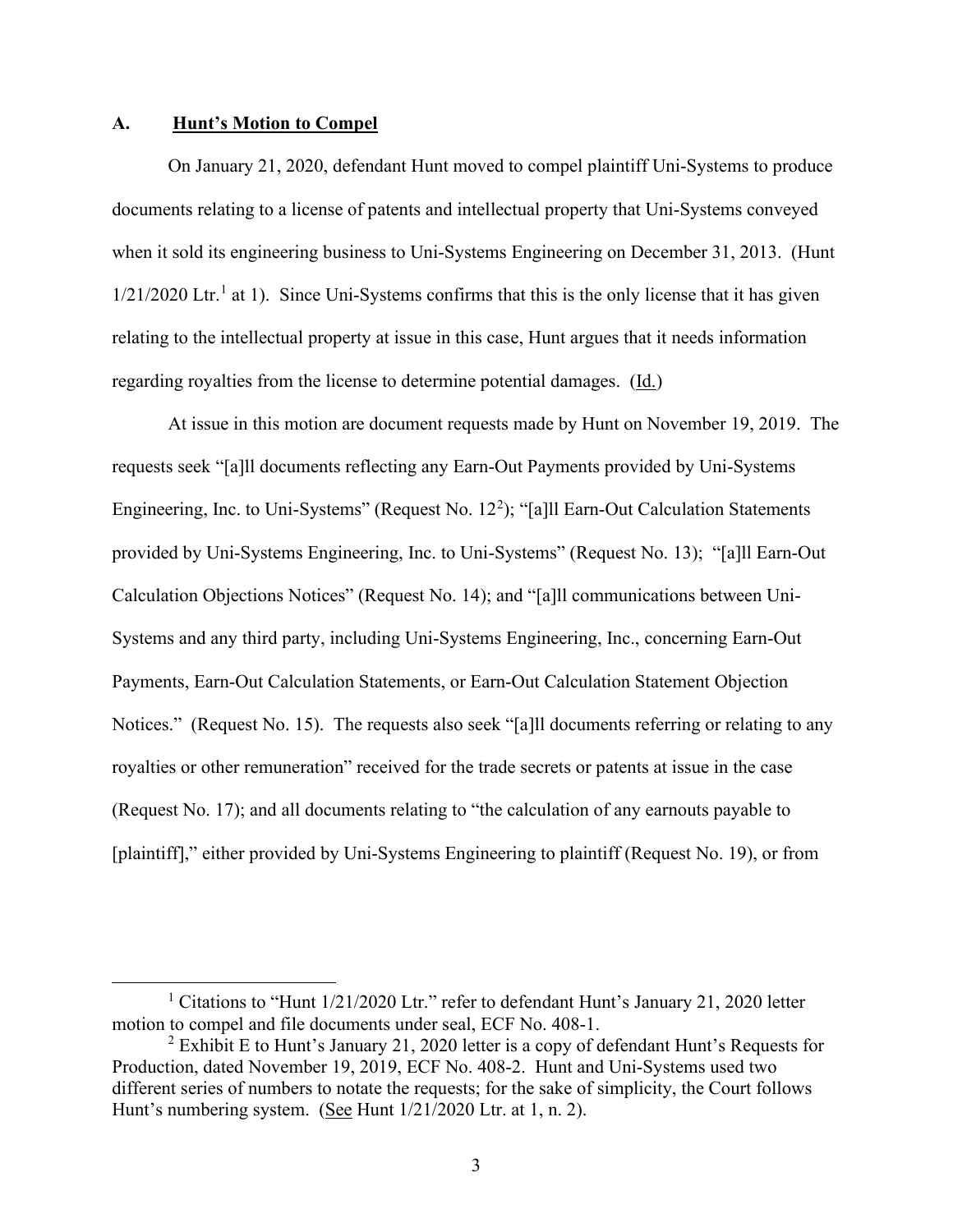plaintiff to Uni-Systems Engineering. (Request No. 20). (See Hunt 1/21/2020 Ltr. at 2; see also Ex. E).

According to Hunt, plaintiff provided the date and gross number of payments but refused to produce any of the documents, arguing that the payments were "earn-outs" and that the document requests seeking information about "Earn-Outs" were irrelevant because they did not "seek information about a royalty payment" made pursuant to that agreement. (Hunt 1/21/2020 Ltr. at 2 (quoting email from Victoria V. Corder, dated January 8, 2020, Ex. D)).<sup>[3](#page-3-0)</sup> Hunt argues that plaintiff "claims these payments are 'earn-out payments,' but has simultaneously refused to produce any documents concerning these payments to allow Hunt to understand for itself what the payments were for, including whether any were royalties for the license." (Id. at 2). Hunt contends that it is unfair to ask defendant to accept plaintiff's characterization at face value, without seeing the underlying documents. (Id. at 1-2).

In response to Hunt's motion to compel, plaintiff submitted a letter dated January 28, 2020, in which Uni-Systems argues that not only are some of these requests duplicative of nearly identical requests which have already been responded to, but in most instances, the documents sought are irrelevant and disproportionate to the needs of the case, or there are no other documents responsive to the defendant's request. (Pl.  $1/28/2020$  Ltr.<sup>[4](#page-3-1)</sup> at 1, 2). With respect to Request No. 17, which seeks documents referring or relating to any royalties or other

<span id="page-3-0"></span><sup>&</sup>lt;sup>3</sup> In the email, Ms. Corder stated that "[t]hese requests do not seek information about a royalty paid pursuant to that agreement. Generally speaking, they seek information about earnout payments made pursuant to the documents governing the spin-off of Uni-Systems Engineering. While the Patent License Agreement and the spin-off of Uni-Systems Engineering are arguably related, they are not one and the same. As a result, the requests seek far more than would be relevant to the calculation of damages based on a reasonable royalty." Ex. D.

<span id="page-3-1"></span><sup>4</sup> Citations to "Pl. 1/28/2020 Ltr." refer to Uni-Systems' January 28, 2020 letter in opposition to Hunt's motion to compel and motion to file the letter under seal, ECF No. 409-1.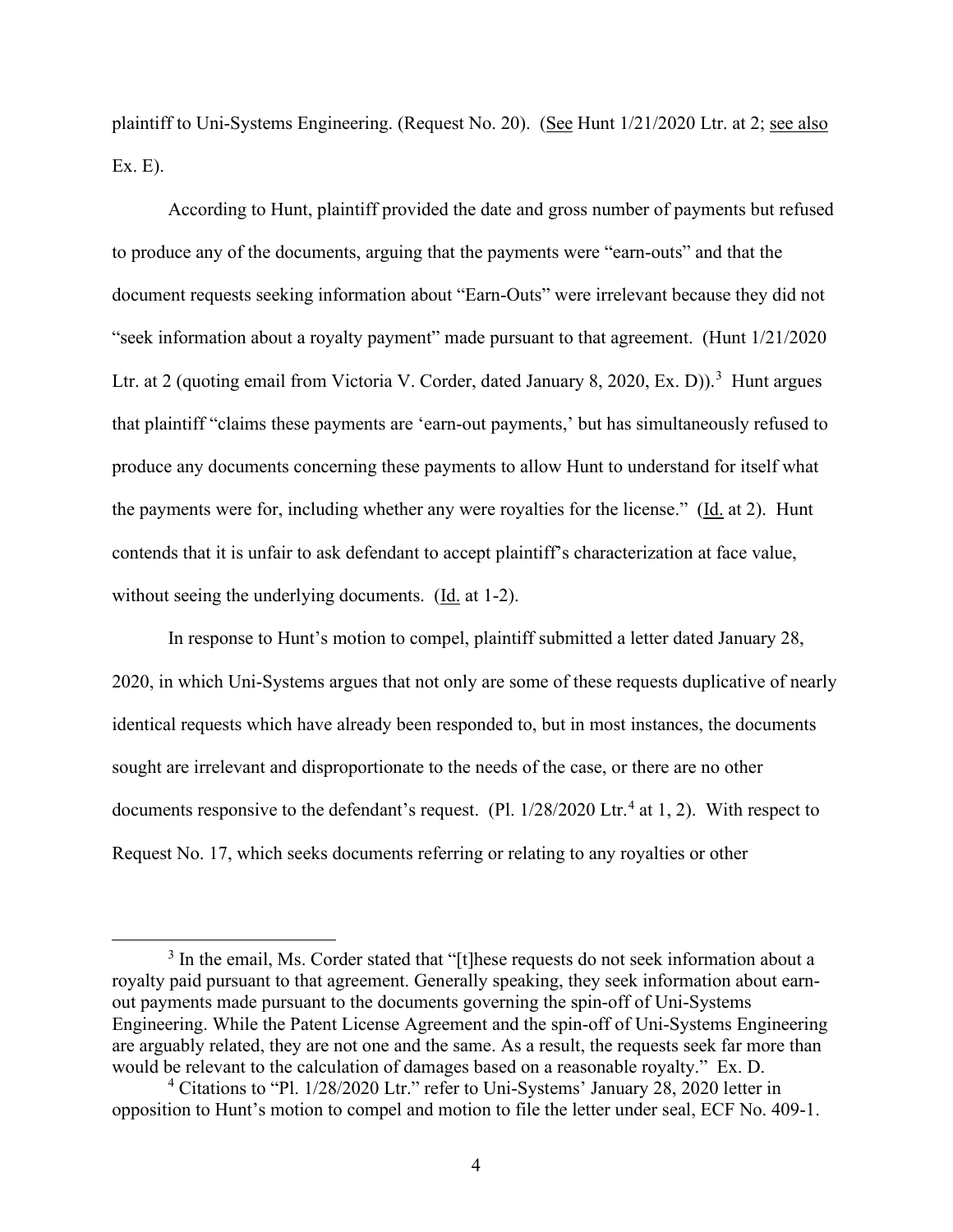remuneration received for the trade secrets or patents at issue, Uni-Systems claims that other than the Patent License Agreement, plaintiff has no further documents to produce in response to Request No. 17. (Id.)

As for Requests Nos. 12-15, 19, and 20, plaintiff argues that these requests seek irrelevant information that is disproportionate to the needs of the case, overly broad, and unduly burdensome. (Id. at 2-3). Plaintiff explains that although Hunt seeks information regarding Earn-Out payments, information relating to those payments is not probative for determining a royalty. (Id. at 3). Specifically, plaintiff claims that when Uni-Systems Engineering acquired the assets of Uni-Systems, it agreed to pay an Earn-Out, calculated based on future revenue streams of the Uni-Systems Engineering business, paid over the course of seven years. (Id.) The calculation of the Earn-Out is not linked to any particular asset but was part of the overall consideration paid by Uni-Systems Engineering for all of the assets acquired from plaintiff, except for the Patents-In-Suit which were not part of the assets acquired under the Asset Purchase Agreement. (Id.) Thus, Uni-Systems argues that the Earn-Out calculation does not reflect a royalty for the license and therefore is irrelevant. According to plaintiff, there is no evidence of a royalty paid for the Patents-in-Suit, and Hunt's efforts to obtain information regarding the Earn-Out are merely a "back door into irrelevant and confidential information about a competitor's business and revenues." (Id.)

Plaintiff also notes that the requests as framed are overly broad and unduly burdensome in that they are not limited to a relevant time period or topic. (Id. at 3-4). If ordered to respond, plaintiff argues that it will be forced to review hundreds of emails, electronic documents and hard copy files to locate information that is not relevant to the issue of royalties as demonstrated

5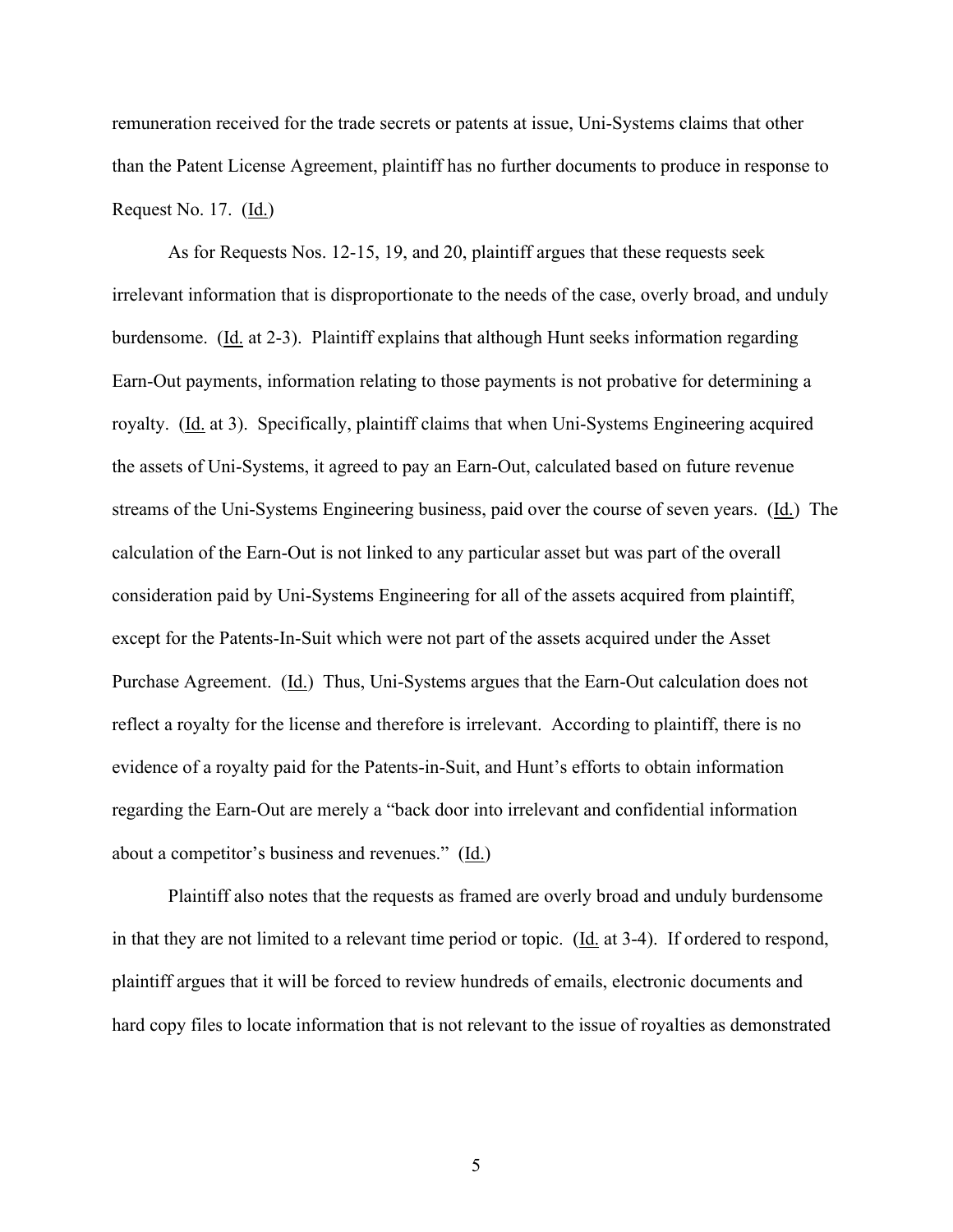by the agreements that were already produced and which verify the methodology of calculating Earn-Out payments and the fact that these payments are wholly unrelated to the patents. (Id.)

In its January 31, 2020 reply, Hunt reiterates its argument that it needs information about Uni-Systems' royalties because such royalties are relevant to Uni-Systems' claim for damages.  $(1/31/2020$  Reply<sup>[5](#page-5-0)</sup> at 1). Hunt also argues that Uni-Systems has failed to show that the production of these documents would be disproportionate to the needs of the case. (Id. at 2).

Defendant is correct that, pursuant to 35 U.S.C. § 284, damages in a patent infringement action may include a reasonable royalty. As the court in Georgia Pacific Corp. v. U.S. Plywood Corp. held, any royalties actually received for a license for the patent is the first factor in determining what would be a "reasonable royalty." 318 F. Supp. 1116 (S.D.N.Y. 1970); see also Vermont Microsystems, Inc. v. Autodesk, Inc., 138 F.3d 449, 451 (2d Cir. 1998) (defining a "reasonable royalty" as "an amount which a person, desiring to use a patented article, as a business proposition, would be willing to pay as a royalty and yet be able to use the patented article at a reasonable profit") (internal quotations omitted). Defendant speculates that even though the licenses for the patents were transferred to Uni-Systems Engineering in a separate agreement, "some portion of the payments" received from Uni-Systems Engineering under the overall Asset Purchase Agreement "must be" for Uni-System Engineering's right to use the patents. (Hunt 1/31/2020 Ltr. at 1-2).

Plaintiff contends that there are no additional documents relating to the calculation of "royalties" or payments made related to the transfer of the licenses, and that they have produced relevant information showing the date and amount of any Earn-Out payments from 2014 to the

<span id="page-5-0"></span><sup>5</sup> Citations to "1/31/2020 Reply" refer to Hunt's January 31, 2020 letter reply in support of its motion to compel and motion to file the letter under seal, ECF No. 410.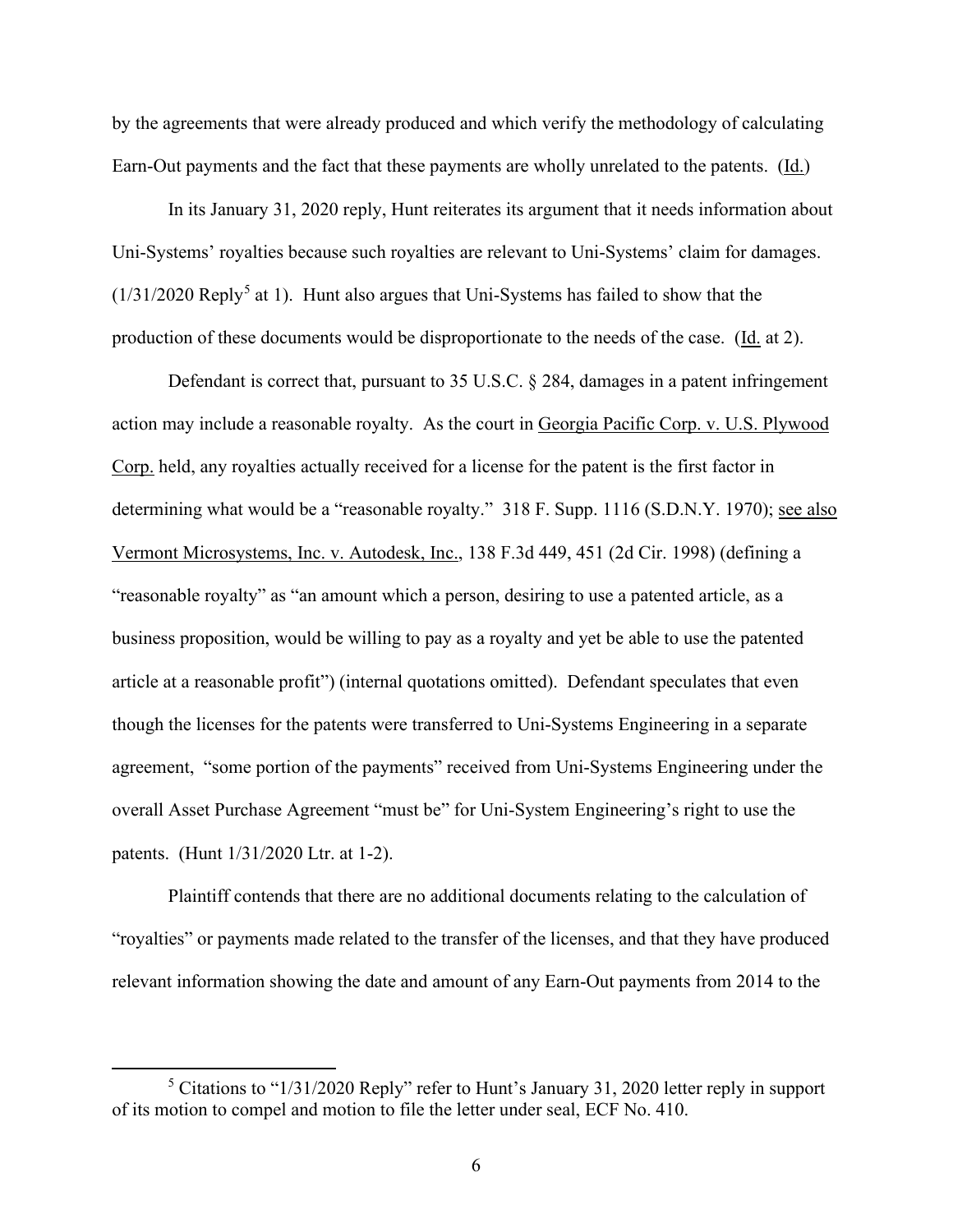present. (Pl.'s Resp.<sup>[6](#page-6-0)</sup> to Request No. 12). Plaintiffs are directed to provide an affidavit, from an individual with personal knowledge, explaining how the Earn-Out amounts are calculated, whether there is a specific amount within the calculation of the Earn-Out amounts that is allocated to compensation for the transfer of the license, and if so, produce all documents reflecting such amounts even if not explicitly designated as a "royalty." If there are no such documents and the Earn-Out amounts are not calculated using a breakdown of specific components such as amounts for licenses, the affiant should so state and indicate that all responsive documents for the period 2014 through the present have been provided.

<span id="page-6-0"></span><sup>6</sup> Plaintiff's responses are attached as Exhibit F to Hunt's motion to compel, ECF No. 408-2.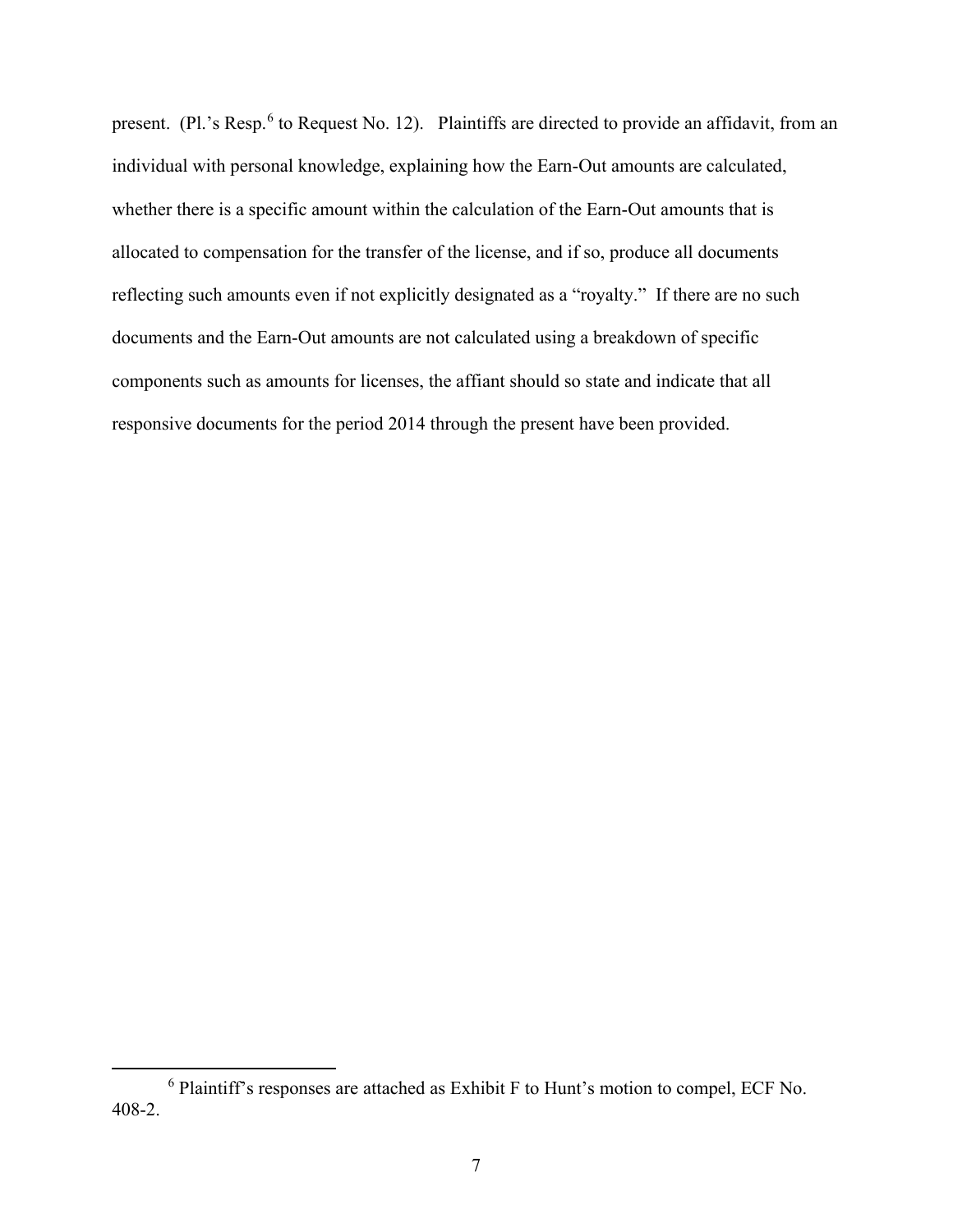### B. **Uni-Systems' Motion to Compel a Privilege Log**

On February 20, 2020, Uni-Systems filed a motion to compel the Rossettis to provide a privilege log in conformity with Rule 26(b)(5) of the Federal Rules of Civil Procedure and Local Civil Rule 26.2, or certify that no documents are being withheld under the common interest doctrine. (Pl.'s  $2/20/2020$  Ltr.<sup>[7](#page-7-0)</sup> at 1). Plaintiff contends that during the course of discovery, plaintiff learned that the defendants, including the Rossettis, have been communicating among themselves to attempt to design a workaround to avoid infringing the Uni-Systems' patents in connection with the design of the Armstrong Stadium. (Id. at 2). During a meet and confer on December 12, 2019, plaintiff claims that the Rossettis informed plaintiff that they were withholding documents based on various privileges, including claims of common interest with other defendants. (Id. at 3). When asked to explain further, the Rossettis stated that they were withholding emails about the case among co-defendants that had been sent after the litigation started as privileged. (Id.) According to plaintiff, the explanation was confusing because it also stated that counsel for the Rossettis was "not aware of any client-to-client materials dated after the filing of the original complaint that are being withheld on the basis of privilege." ( $\underline{Id}$ .) Plaintiff argues that Rossettis are required by Rule 26 to produce a privilege log. (Id. at 4).

In response, the Rossettis submitted a letter dated February 27, 2020, asserting that there are two categories of documents implicated in plaintiff's motion: 1) pre-Complaint common interest materials, and 2) post-Complaint common interest materials. (Rossetti 2/27/2020 Ltr.<sup>[8](#page-7-1)</sup> at 1). As for the first category, the Rossettis argue that the motion to compel is moot because

<span id="page-7-0"></span> $\frac{7}{1}$  Citations to "Pl.'s 2/20/2020 Ltr." refer to Uni-Systems' motion to compel the Rossettis to provide a privilege log, filed February 20, 2020, ECF No. 411.

<span id="page-7-1"></span><sup>8</sup> Citations to "Rossetti 2/27/2020 Ltr." refer to Rossettis' February 27, 2020 response to the Uni-Systems motion to Compel, ECF No. 412.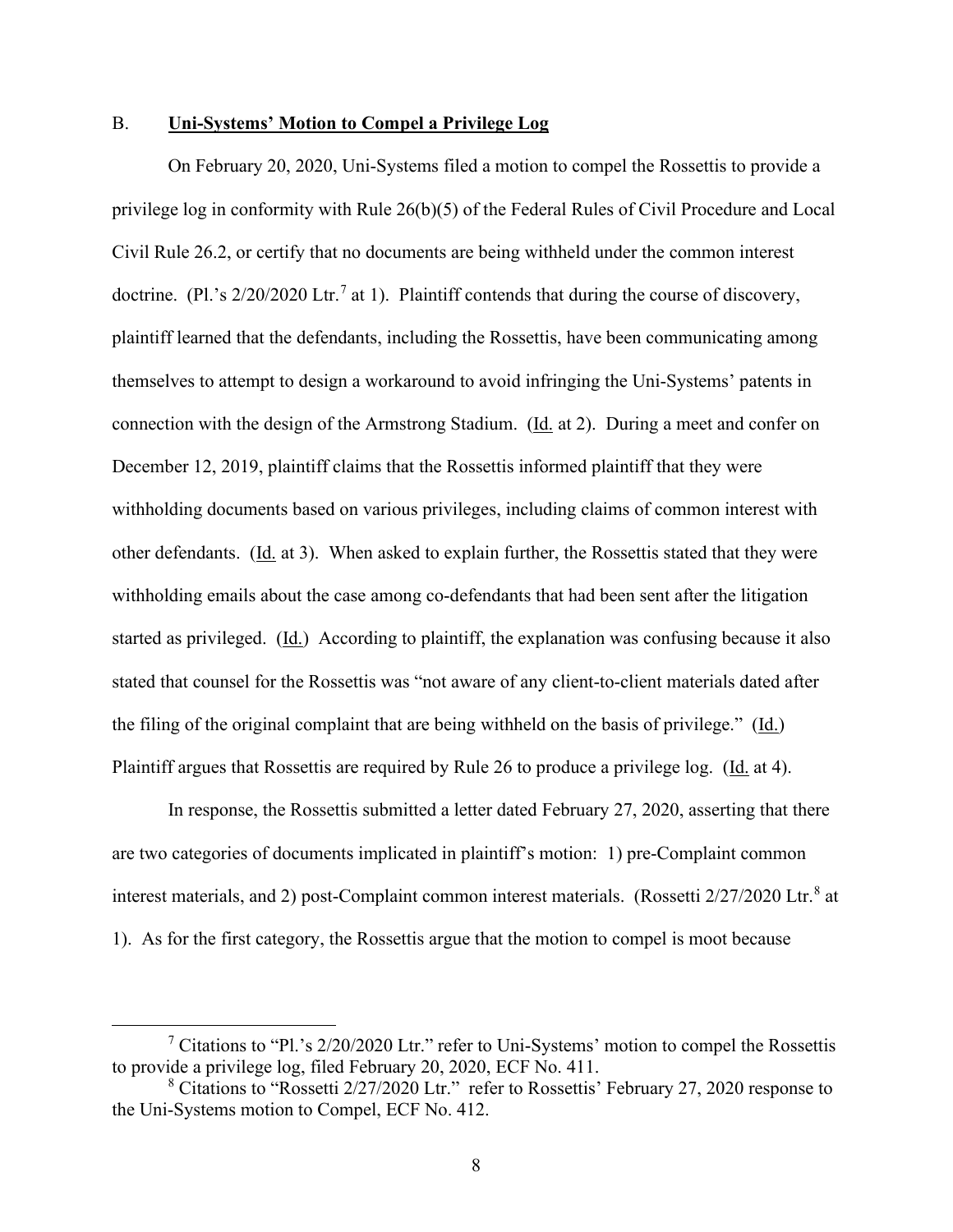"Rossetti has already agreed multiple times to produce a log of the Pre-Complaint Common Interest Materials." (Id.) As for the post-Complaint common interest materials, the Rossettis point to the Order Governing Protocol for Discovery of Electronically Stored Information and Hard Copy Documents ("ESI Order"), which provides that the parties "are not required" to include in privilege logs "information generated after the filing of the original Complaint." (Id. (citing ESI Order, ECF No. 225 at  $13 \text{ } \textcircled{1} 3$ )).<sup>[9](#page-8-0)</sup>

In her April 7, 2020 Order, Judge Matsumoto dismissed plaintiff's claims against the Rossettis and terminated them from this action. (See 4/7/2020 Order, ECF No. 419). During the May 20, 2020 telephone conference held before this Court, Uni-Systems confirmed that it has withdrawn the motion to compel a privilege log from Rossetti without prejudice to seek the relief in the separate action Uni-Systems is now pursuing against the Rossettis in the Eastern District of Michigan. As such, the Court denies the motion to compel as moot.

<span id="page-8-0"></span><sup>9</sup> Uni-Systems also filed a reply in support of its motion on March 3, 2020, ECF No. 413.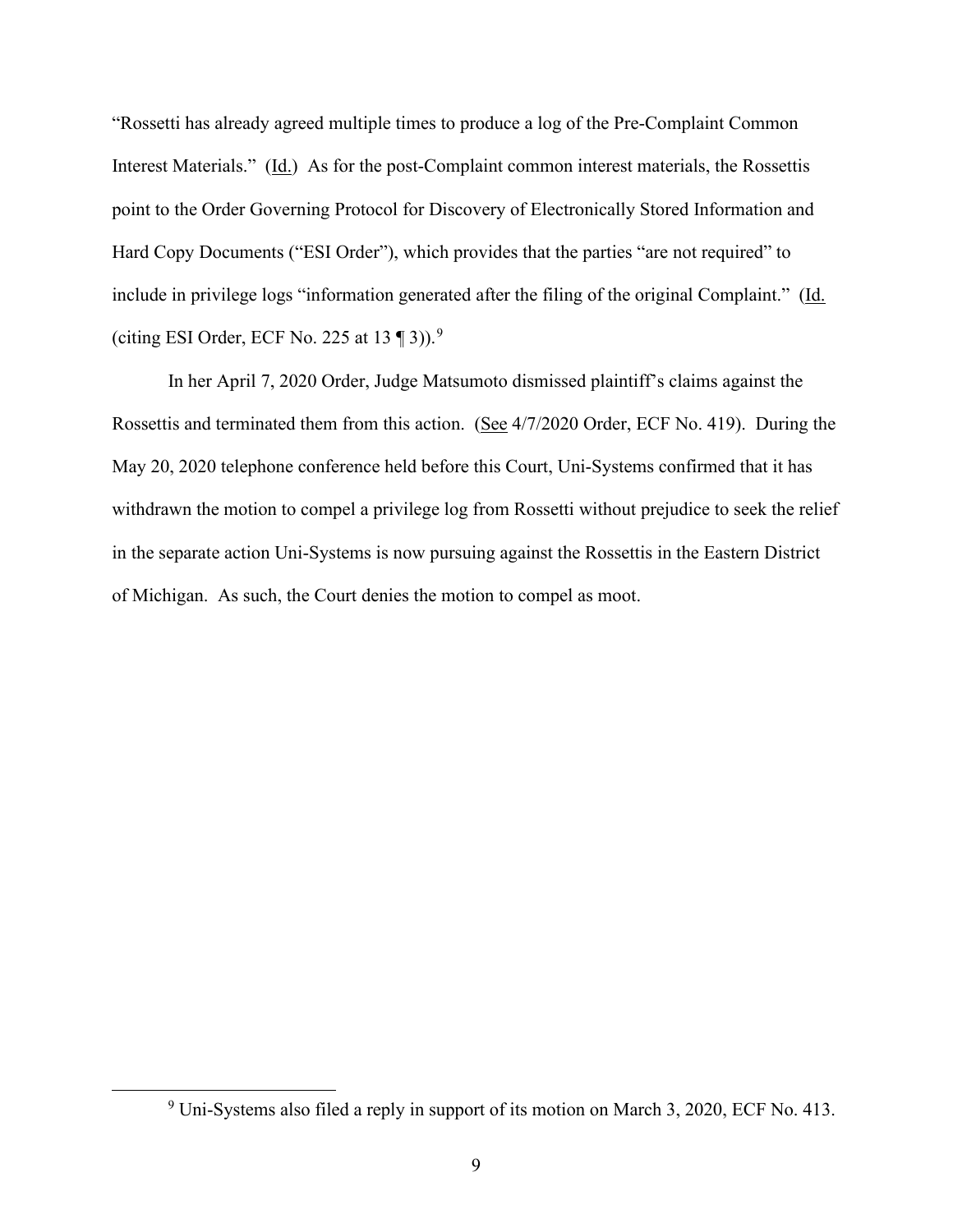# **C. Hunt's Motion for Protective Order/ Uni-Systems' Cross-Motion to Compel Depositions**

On March 6, 2020, Hunt and the USTA filed a motion for a protective order regarding the fact depositions of Daniel Zausner and Mark Flandermeyer.  $(3/6/2020 \text{ Mot.}^{10})$ . The defendants state that they do not object to the depositions, but only request that the Rule 30(b)(6) depositions occur at the same time as the Rule 30(b)(1) depositions. (Id. at 1). Defendants claim that plaintiff would not agree to this request and will not agree to provide a Rule 30(b)(6) notice prior to the deposition. (Id. at 2). As such, the defendants request "a protective order from the Court" requesting that Uni-Systems issue a Rule 30(b)(6) deposition notice prior to the fact depositions of Mr. Zausner and Mr. Flandermeyer and order that the Rule "30(b)(1) and 30(b)(6) depositions of these witnesses may occur in a timely and efficient manner." (Id. at 3). The defendants also argue that the simultaneous approach would be consistent with what this Court ordered for plaintiff's Rule 30(b)(6) witness in a previous order. (Id. at 1 (citing this Court's 9/5/2018 Order, ECF No. 258 at 3)).

In its response, Uni-Systems states that it is "premature" to notice a Rule 30(b)(6) witness given that documents are still being produced and (at the time plaintiff submitted the response) the motion to dismiss or transfer venue before Judge Matsumoto was still outstanding. (Pl.'s  $3/13/2020$  Ltr.<sup>[11](#page-9-1)</sup> at 1). In its response, plaintiff also cross-moves for an order under Federal Rule of Civil Procedure 37 to compel the depositions to take place. (Id.) Uni-Systems argues that "there is no authority to support Defendants' request that the Court force Uni-Systems to incur

<span id="page-9-0"></span><sup>&</sup>lt;sup>10</sup> Citations to "3/6/2020 Mot." refer to the Hunt and the USTA's March 6, 2020 motion for a protective order, ECF No. 414.

<span id="page-9-1"></span><sup>&</sup>lt;sup>11</sup> Citations to " $3/13/2020$  Ltr." refer to plaintiff's March 13, 2020 letter in opposition to the motion to compel and letter cross-motion to compel, ECF No. 415.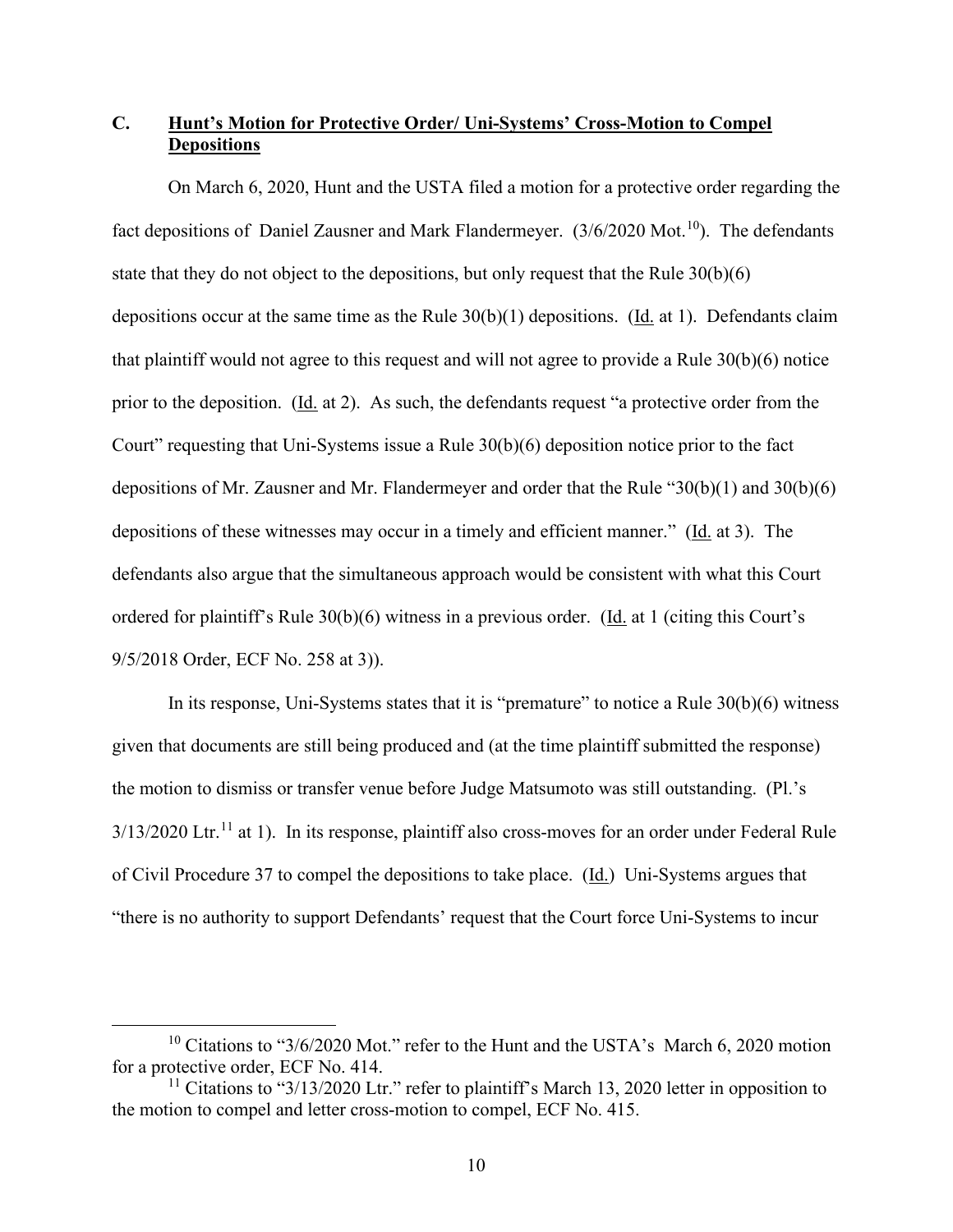the expense and burden of taking premature corporate representative depositions when it has chosen to proceed first with fact depositions." (Id. at 2).

In the Hunt/USTA reply, the defendants protest the lengthy discovery process in this case and argue that simultaneously taking a Rule 30(b)(1) and Rule 30(b)(6) deposition would be efficient for both the parties and witnesses. (Hunt  $3/18/2020$  Reply<sup>[12](#page-10-0)</sup> at 2). Uni-Systems, in its reply, states that Uni-Systems has not yet taken any fact depositions and that the proposed depositions fit within the parameters to which the parties previously agreed– to take up to 35 depositions each, without leave of Court. (Pl.'s  $3/23/2020$  Reply<sup>[13](#page-10-1)</sup> at 1). Uni-Systems also provides that it will take necessary COVID precautions, including possibly conducting the depositions remotely. (Id. at 1-2).

Rule 1 of the Federal Rules of Civil Procedure instructs courts to work towards the "just, speedy, and inexpensive determination" of civil cases. Fed. R. Civ. P. 1. Litigation in this case has been ongoing for over three and a half years. Given the lengthy nature of discovery so far in this case, the Court believes that it is more efficient for the fact and 30(b)(6) depositions to proceed simultaneously. See 9/5/2018 Order, ECF No. 258 at 3; see also BAT v. TD Bank, N.A., 15 CV 5839, ECF No. 212, \*7 (E.D.N.Y. Feb. 20, 2020) (noting that 30(b)(6) depositions are not to be used to re-ask questions already explored with other fact witnesses); Bellinger v. Astrue, No. 06 CV 321, 2011 U.S. Dist. LEXIS 110953, at \*17 (E.D.N.Y. Sep. 28, 2011) (holding that the 30(b)(6) topics were unreasonably cumulative where plaintiff had already deposed individuals familiar with and involved in the events giving rise to the claim). Thus, in

<span id="page-10-0"></span> $12$  Citations to "Hunt 3/18/2020 Reply" refer to Hunt's and the USTA's reply letter in support of their motion for protective Order, dated March 18, 2020, ECF No. 416.

<span id="page-10-1"></span><sup>&</sup>lt;sup>13</sup> Citations to "Pl.'s  $3/23/2020$  Reply" refer to Uni-Systems reply letter in support of its opposition to the motion for protective Order, dated March 23, 2020, ECF No. 417.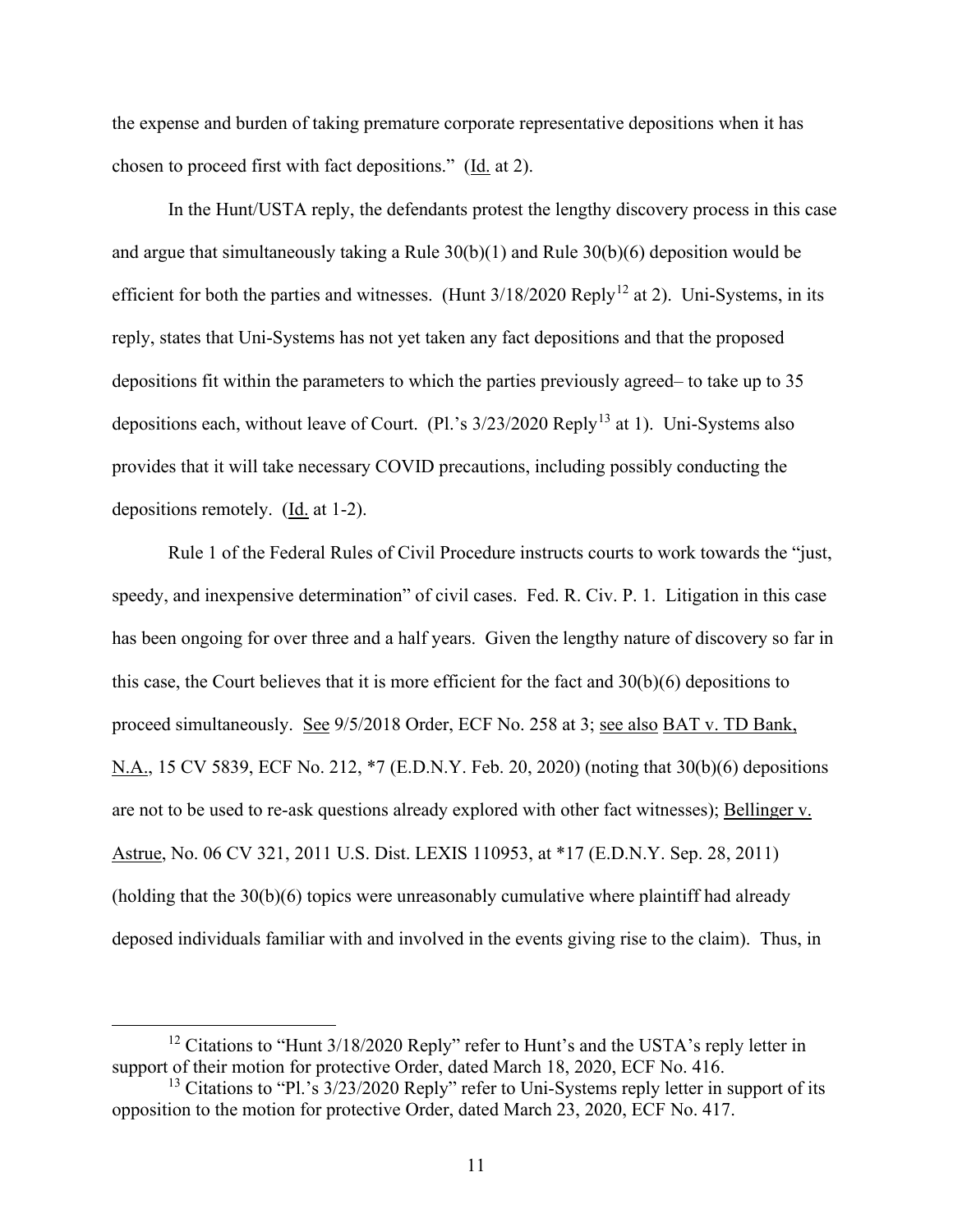the interest of efficiency, the Court grants the defendants' motion. As for Uni-Systems' crossmotion to compel the depositions, the Court Orders the parties to meet and confer regarding the deposition schedule and urges the parties to take all precautions pursuant to the ongoing COVID pandemic, including exploring the possibility of taking depositions remotely using videoconferencing technology.

#### **D. Uni-Systems' Motion to Compel ESI**

On April 22, 2020, Uni-Systems filed a motion to compel defendants Hardesty & Hanover, LLC and Hardesty & Hanover, LLP (together, "Hardesty") to produce "*missing* ESI" under Federal Rule of Civil Procedure  $37(a)(3)(B)(iv)$ . (Pl.'s  $4/22/2020$  Mot.<sup>[14](#page-11-0)</sup> at 2-3) (emphasis added). Uni-Systems claims that the parties have undergone a lengthy meet-and-confer process regarding ESI over the past three years, but that the ESI Hardesty has produced remains deficient. (Id. at 2-3). Specifically, Uni-Systems avers that it needs more documents from Hardesty's custodians' email accounts that pre-date March 2014, because Hardesty's activities before 2014 include Hardesty's access of Uni-Systems confidential trade secrets. (Id. at 4). Uni-Systems also claims that it knows that emails are missing from Hardesty's production, because other defendants have produced them. (Id. at 5). Uni-Systems also claims that Hardesty "only applied a narrow set of self-selected keyword searches to a small subset of custodians' files, and refused to perform Uni-Systems' keyword searches or work collaboratively with Uni-Systems on the iterative process of identifying relative documents." (Id. at 5). Uni-Systems thus requests that the Court "compel Hardesty to produce an affidavit sworn to by a witness with firsthand knowledge of Hardesty's computer systems, confirming that Hardesty has searched for [the

<span id="page-11-0"></span><sup>&</sup>lt;sup>14</sup> Citations to "Pl.'s  $4/22/2020$  Mot." refer to plaintiff's letter motion to compel Hardesty to produce ESI, filed April 22, 2020, ECF No. 420.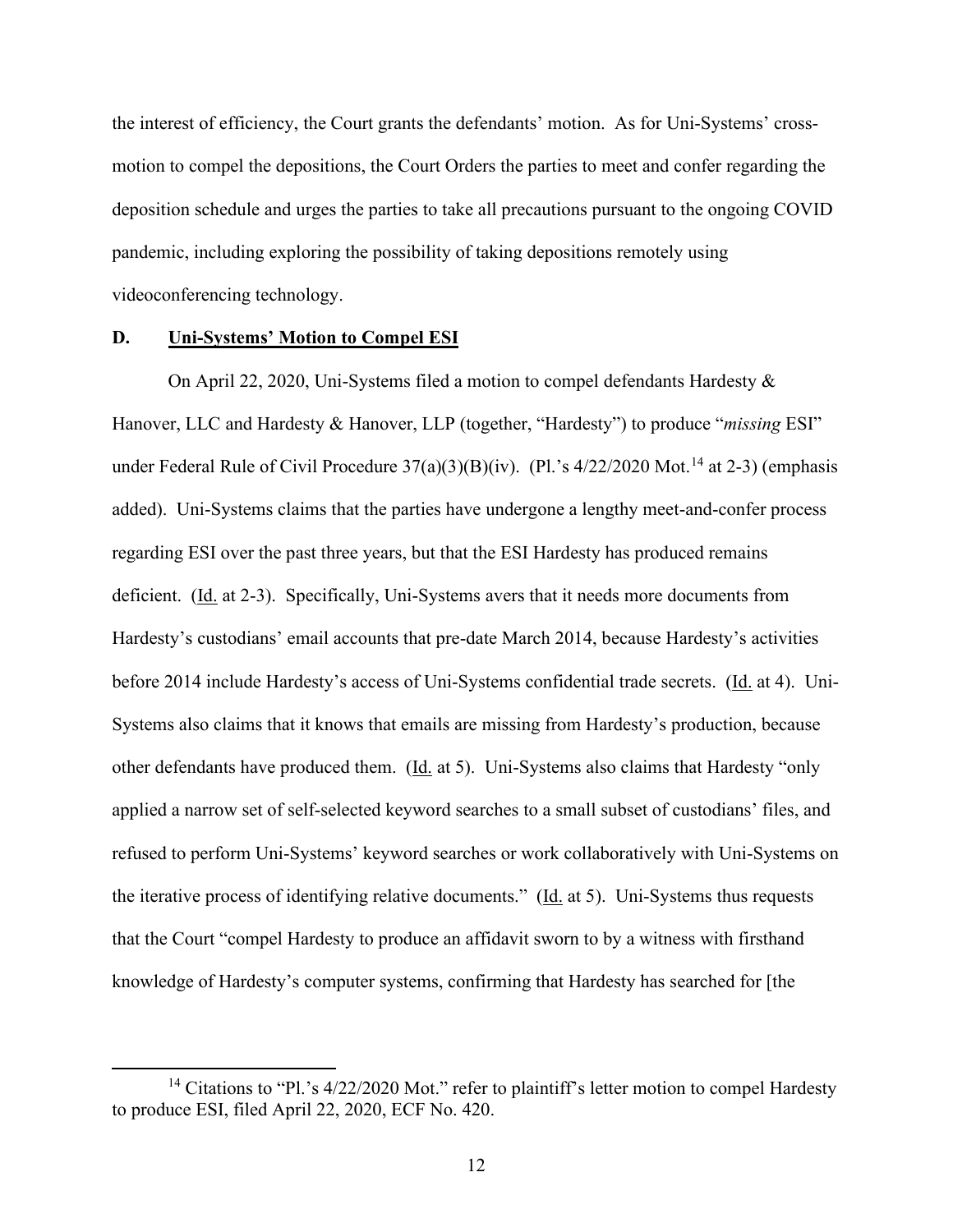missing] documents, that (if true) those documents were lost or destroyed, and explain the circumstances surrounding such loss or destruction so that Uni-Systems can appropriately frame a request for an adverse inference or other spoliation sanctions, if appropriate." (Id. at 7).

In its response, Hardesty strenuously contests Uni-Systems version of events, which it characterizes as "grossly misleading." (Hardesty  $4/29/2020$  Ltr.<sup>[15](#page-12-0)</sup> at 1). Hardesty states that it conducted the ESI search according to the terms that the parties agreed upon, and that it has produced all the ESI available that was found utilizing those search terms. (Id. at 2, 3). As to any ESI that Uni-Systems claims is missing, Hardesty states that it "cannot produce documents that were not retained in the ordinary course of business or are not present on its email servers," and in sum, "cannot produce documents that it does not have." ( $\underline{Id}$ , at 2, 3). Hardesty also says that it has not lost or destroyed any ESI in connection with the lawsuit. (Id. at 3). Further, Hardesty notes that Uni-Systems' letter violates Local Civ. R. 37.3(c), which sets a three-page limitation on letters regarding discovery disputes on submissions for discovery disputes. (Id. at 1). Hardesty requests that the Court deny the motion because Uni-Systems failed to comply with the Court's requirement "to meet and confer or attempt to do so in good faith." (Id. at 1 n. 1) (citing Local Civ. R. 37.3(a))). Hardesty requests that if the Court does wish to consider the "baseless request for relief," it be granted leave to file an additional response before the court decides the matter. (Id. at 1). Finally, Hardesty requests leave from the court to file a motion for sanctions for costs incurred in responding to this motion, which Hardesty claims is baseless. (Id. at 3).

<span id="page-12-0"></span><sup>&</sup>lt;sup>15</sup> Citations to "Hardesty 4/29/2020 Ltr." refer to Hardesty's April 29, 2020 letter in response to Uni-Systems' April 22, 2020 letter, ECF No. 425.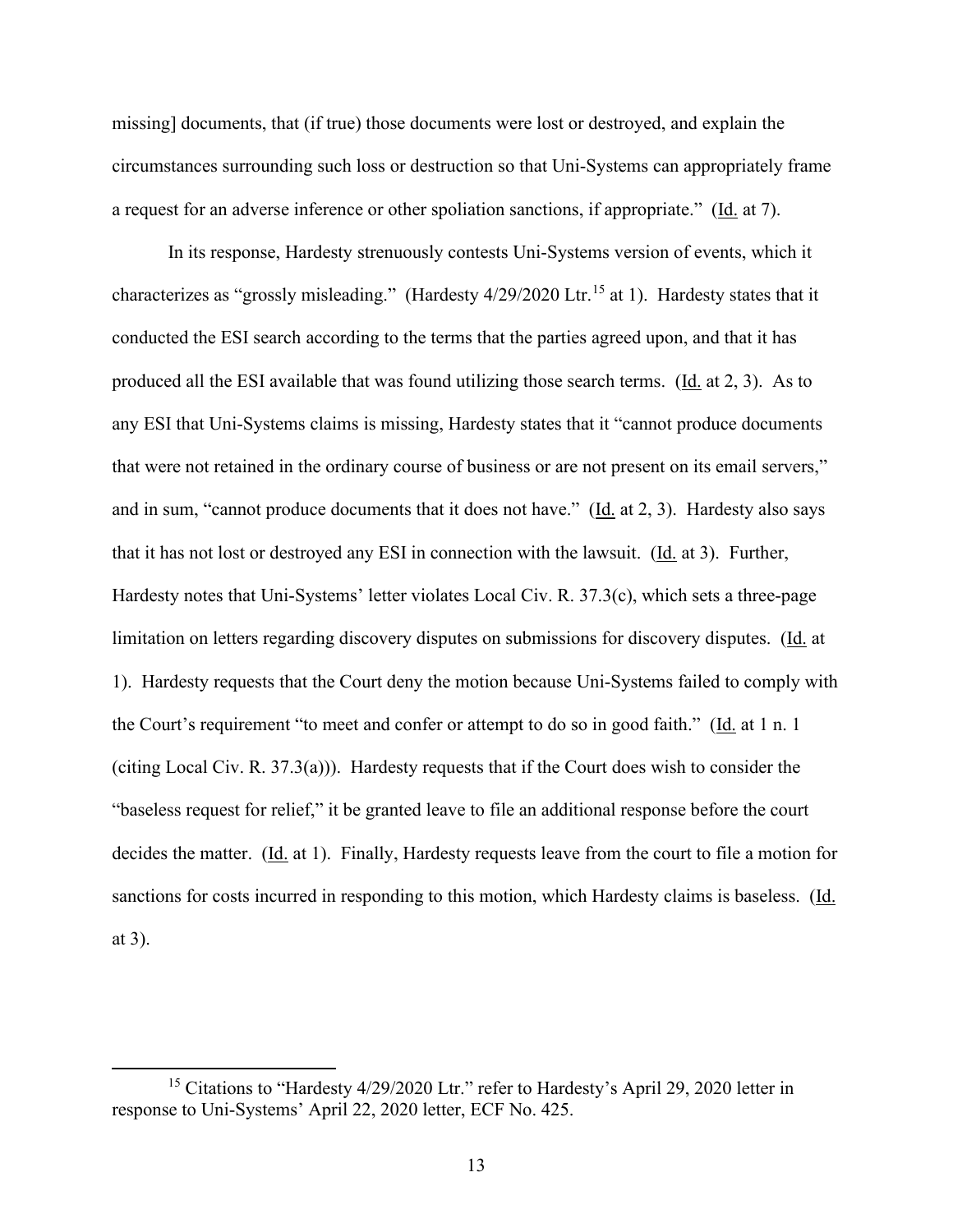In its reply, Uni-Systems asserts that, "cutting through the noise, Hardesty admits that it failed to produce the [so-called] Missing ESI, but argues that its failure should be excused by other document productions or the fact that it does not have the Missing ESI." (5/4/2020 Reply[16](#page-13-0) at 1). As to Hardesty's argument that it used the search terms to which Uni-Systems agreed, Uni-Systems argues that it, although it agreed to those terms, it "never agreed that Hardesty's November 2019 search terms and custodians would be the *only* terms and custodians used." (Id. at 2 (emphasis in original)). Instead, Uni-Systems argues that Hardesty should now revise the search terms to capture additional ESI. (Id. (citing William A. Gross Const. Assocs., Inc. v. Am. Mfrs. Mut. Ins. Co., 256 F.R.D. 134, 135 (S.D.N.Y. 2009) (noting that the implementation of keyword searches in ESI discovery should be tested for quality assurance))). Uni-Systems asks the Court to order production of the missing ESI, or, in the alternative, "explain under oath by Hardesty does not have the missing ESI." (Id. at 3).

Given that Hardesty has represented that it does not have the "missing" documents, the Court cannot order Hardesty to produce what it does not have. The Court Orders Hardesty to submit an affidavit from a records custodian, affirming that Hardesty conducted the ESI search according to the previously-agreed-to search terms and custodians, and that it has produced all responsive documents in its possession, custody and control. The Court further instructs the parties to meet and confer on whether additional ESI search terms are necessary.

At this time, the Court finds no basis on which to impose sanctions, and therefore denies Hardesty's request for sanctions. However, the Court warns Uni-Systems – and indeed, all parties in this matter – that the volume of discovery disputes in this case far exceeds the bounds

<span id="page-13-0"></span><sup>&</sup>lt;sup>16</sup> Citations to 5/4/2020 Reply refer to Uni-Systems May 4, 2020 reply in support of its motion to compel, ECF No. 430.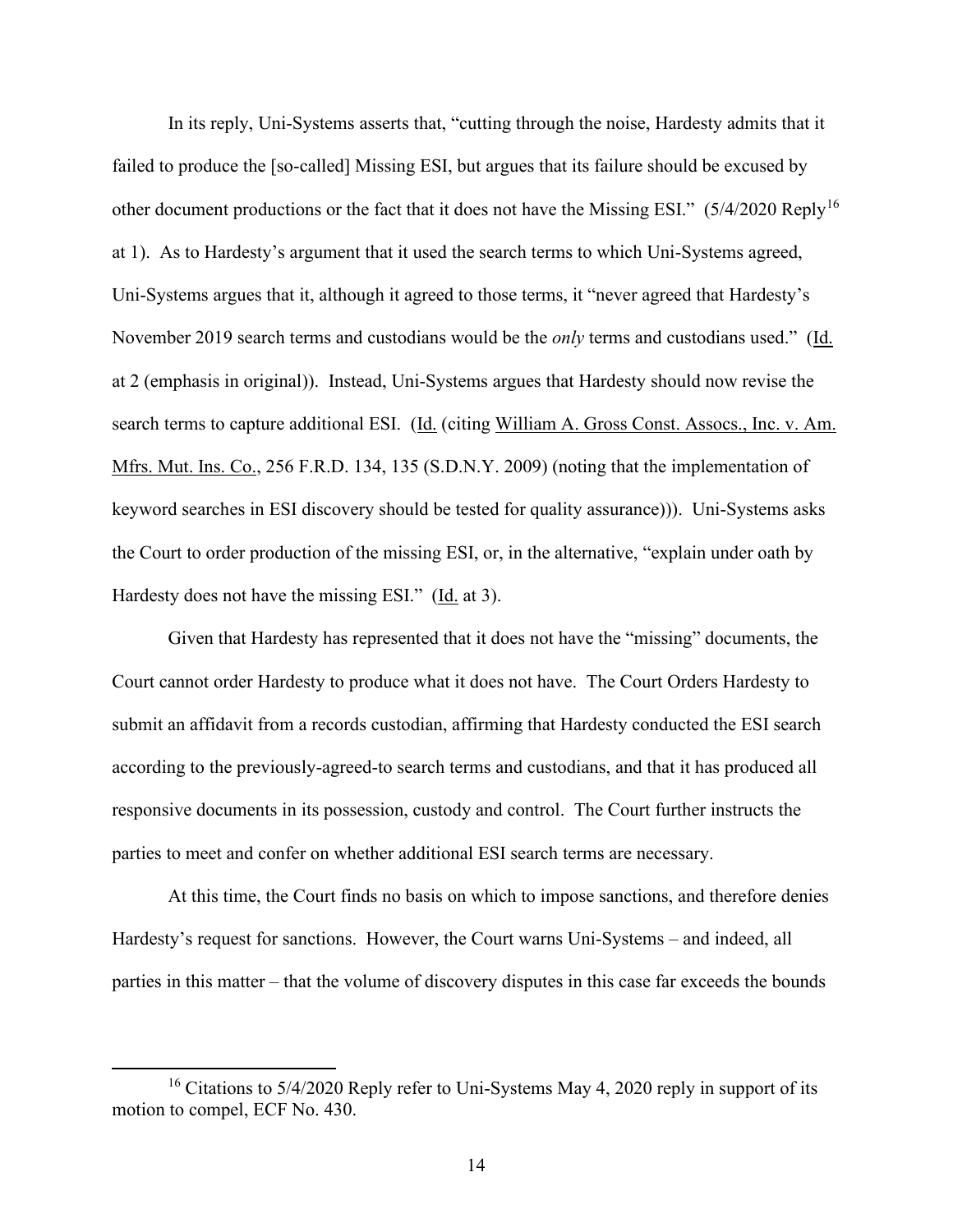of reasonableness, particularly in light of the fact that many of the disputes could have been resolved without court intervention if only the parties had engaged in a meet and confer in good faith as required by the rules. The Court cautions the parties to adhere to the local and individualized rules of this court when filing motions, and urges the parties to meet and confer in good faith to resolve disputes before seeking the assistance of this Court.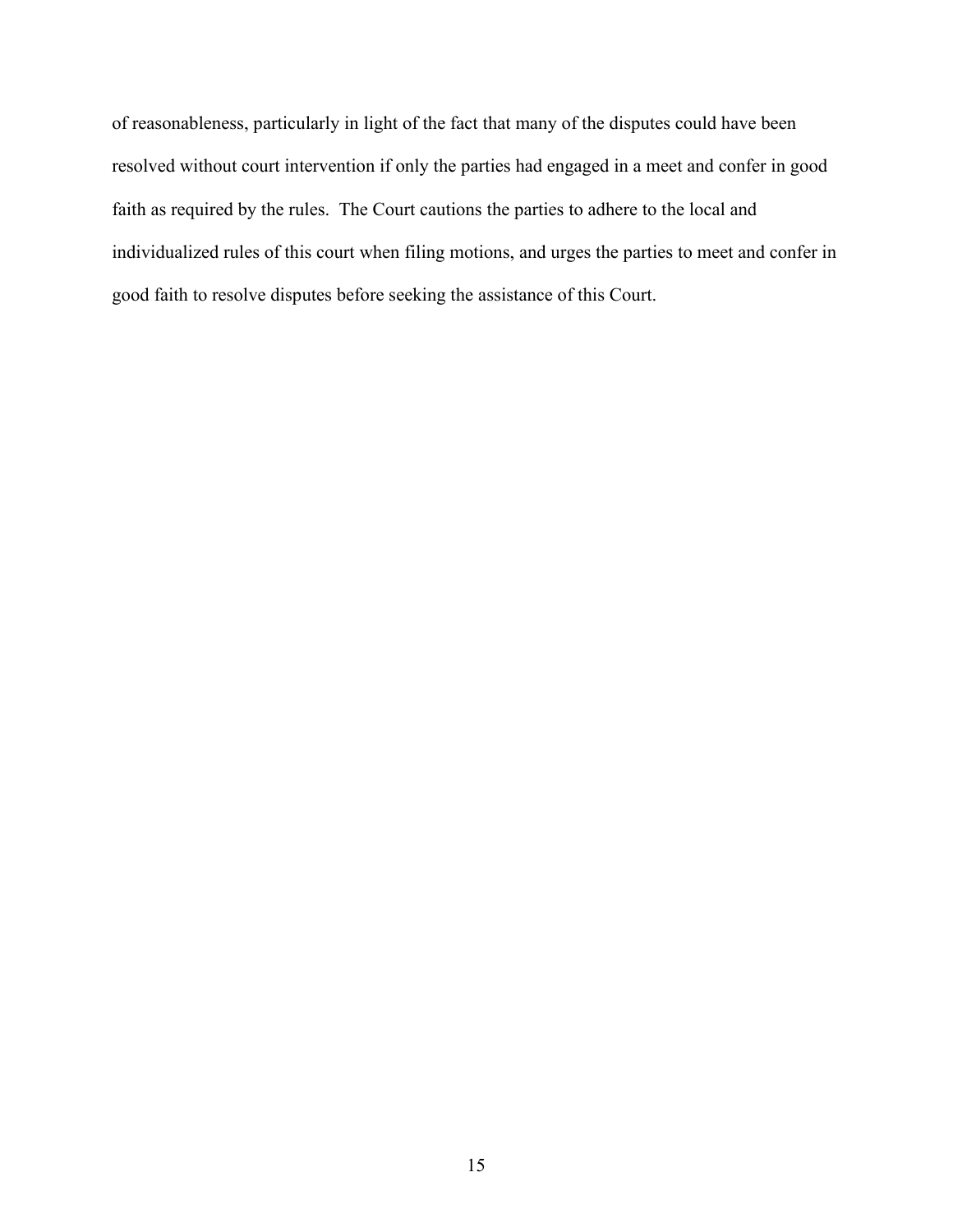# **E. Uni-Systems' Motion for Protective Order**

#### **1. The Parties' Positions**

On April 23, 2020, Uni-Systems filed a motion for a protective order from "425 excessive document requests" issued by defendants Hunt and Hardesty. (Pl.'s 4/23/2020 Mot.<sup>[17](#page-15-0)</sup> at 1). Uni-Systems protests that these document requests are excessive and, in some cases, duplicative, and that they also concern Uni-Systems' trade secrets. (Id. at 2, 3). Uni-Systems pleads for the Court to issue a protective order as the requests "are abusive and harassing." (Id. at 3 (citing Wigler v. Elec. Data Sys. Corp., 108 F.R.D. 204, 205 (D. Md. 1985) and Mancia v. Mayflower Textile Servs. Co., 253 F.R.D. 354, 362–63 (D. Md. 2008)). Uni-Systems states that a protective order is warranted because the requests are both "oppressive in sheer number" and cumulative of previously-served discovery requests. (Id. at 6, 7). Uni-Systems also seeks expenses associated in filing this Motion under Rule  $37(a)(5)$  because of the defendants' "unreasonable discovery positions." (Id. at 7). Uni-Systems states that it asked Hardesty to meet and confer regarding these issues. When Hardesty stated that it needed more time to substantively respond to Uni-Systems' meet and confer letter and Uni-Systems considered subsequent correspondence between the two parties, Uni-Systems came to the conclusion that a meet and confer would be futile, and thus proceeded to file this motion. (Id. at 6).

In response, as with Uni-Systems' motion to compel ESI, the Hardesty defendants argue that Uni-Systems has violated the Court's rules on submissions for discovery disputes by submitting a seven-page letter with attachments totaling 129 pages, instead of a three-page

<span id="page-15-0"></span><sup>&</sup>lt;sup>17</sup> Citations to "Pl.'s 4/23/2020 Mot." refer to Uni-Systems' April 23, 2020 motion for a protective order, ECF No. 421-1.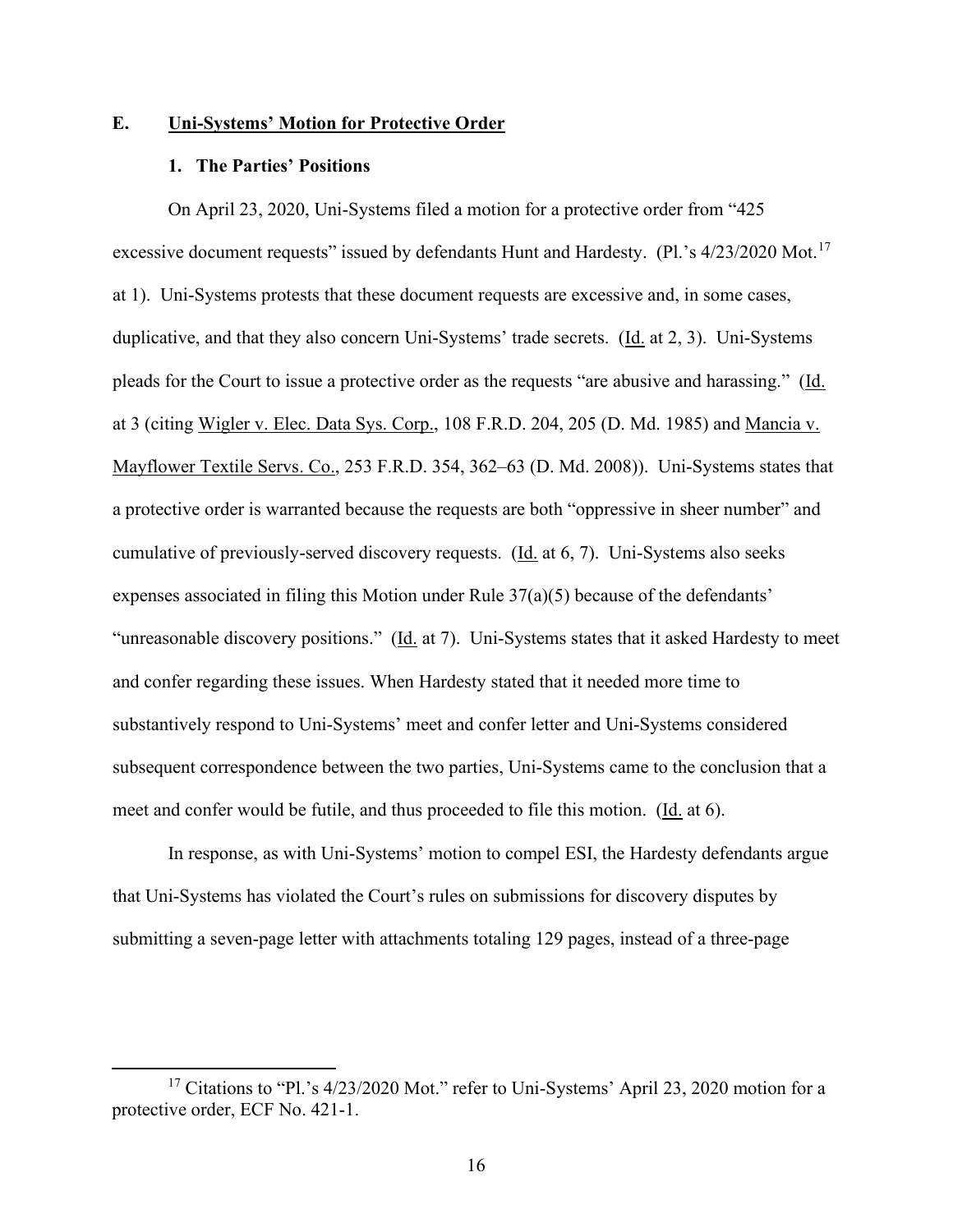limitation on letters as required in Local Civ. R.  $37.3(c)$ . (Hardesty  $4/30/2020$  Ltr.<sup>[18](#page-16-0)</sup> at 1). Hardesty also claims that Uni-Systems "ignored" its invitation to meet and confer, also in violation of Local Civ. R. 37.3(a). (Id.)

Substantively, Hardesty claims that the document requests are not unduly burdensome, because Uni-Systems has asserted 34 separate technical trade secrets, and that the requests align with each of those trade secret assertions. (Id. at 2 (citing, *inter alia*, Testing Servs., N.A. v. Pennisi, 19 CV 7103, 2020 U.S. Dist. LEXIS 40476, at \*76-\*79 (E.D.N.Y. Mar. 9, 2020) (describing the standards for demonstrating misappropriation of a trade secret)). Hardesty requests that Uni-Systems be ordered to reference the Bates numbers of produced documents, as Uni-Systems' objections have made it unclear which documents Uni-Systems is withholding under its objections, and claims that descriptions given during the deposition of Cyril Silberman, Uni-Systems' CEO and 30(b)(6) witness, are not a replacement for the requested documents. (Id. at 2-3).

In its Reply, Uni-Systems, disputes the number of trade secrets at issue, asserts that "it has already produced its documents concerning the asserted trade secrets," and argues that the number of requests is "facially unreasonable."  $(5/5/2020 \text{ Reply}^{19})$  $(5/5/2020 \text{ Reply}^{19})$  $(5/5/2020 \text{ Reply}^{19})$  at 1-3). Uni-Systems also protests that Hardesty is only now raising the issue of Mr. Silberman's testimony, even though that testimony took place over a year and a half ago. (Id. at 2).

<span id="page-16-0"></span><sup>&</sup>lt;sup>18</sup> Citations to "Hardesty 4/30/2020 Ltr." refer to Hardesty's April 30, 2020 letter in response to Uni-Systems' April 23, 2020 letter, ECF No. 426.

<span id="page-16-1"></span><sup>&</sup>lt;sup>19</sup> Citations to "5/5/2020 Reply" refer to Uni-Systems' 5/5/2020 reply in support of the motion for protective order, ECF No. 431-1.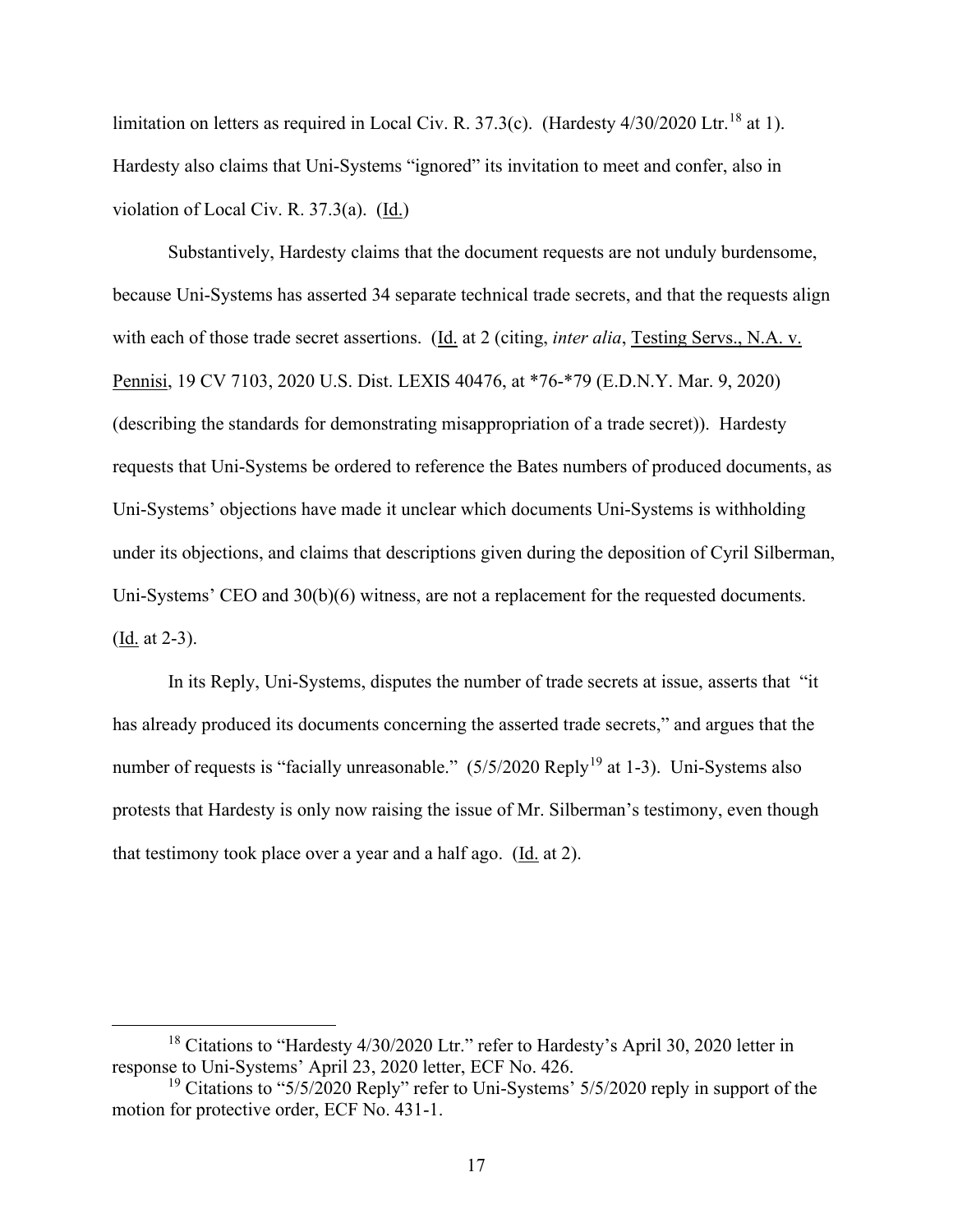### **2. Analysis**

Rule 26 vests the trial judge with broad discretion to dictate the sequence of discovery and narrowly tailor discovery to the needs of the case. Crawford-El v. Britton, 523 U.S. 574, 598 (1998); see also AMW Material Testing, Inc. v. Town of Babylon, 215 F.R.D. 67, 72 (E.D.N.Y. 2003) (noting that district courts "are empowered to use protective orders to temper the scope of discovery"). Rule  $26(c)$  allows the Court to grant a protective order, in its discretion, shielding the movant from discovery if (1) "the movant has in good faith conferred or attempted to confer with other affected parties in an effort to resolve the dispute without court action" and (2) the movant can demonstrate a "good cause" to protect them from "annoyance, embarrassment, oppression, or undue burden or expense." Fed. R. Civ. P. 26(c)(1).

Courts have held that the proportionality standard set out in the revised Rule 26 was added "in part, in order to 'encourage judges to be more aggressive in identifying and discouraging discovery overuse' by emphasizing the need to analyze proportionality before ordering production of relevant information." Henry v. Morgan's Hotel Grp., Inc., No. 15 CV 1789, 2016 U.S. Dist. LEXIS 8406, at \*8-9 (S.D.N.Y. Jan. 25, 2016) (internal citations omitted); see also Dongguk Univ. v. Yale Univ., 270 F.R.D. 70, 73 (D. Conn. 2010) (stating that the "proportionality consideration was added in 1983 specifically to address the perceived problem of over-discovery"). There are three factors set out in Rule  $26(b)(2)(C)$  that courts should consider in determining whether the discovery sought is proportional to the needs of the case: 1) the discovery is unreasonably cumulative or duplicative; 2) the party seeking the discovery had ample opportunity to obtain the information sought through other means; and 3) the burden or expense of the discovery outweighs its likely benefit. Rule 26(b)(2)(C).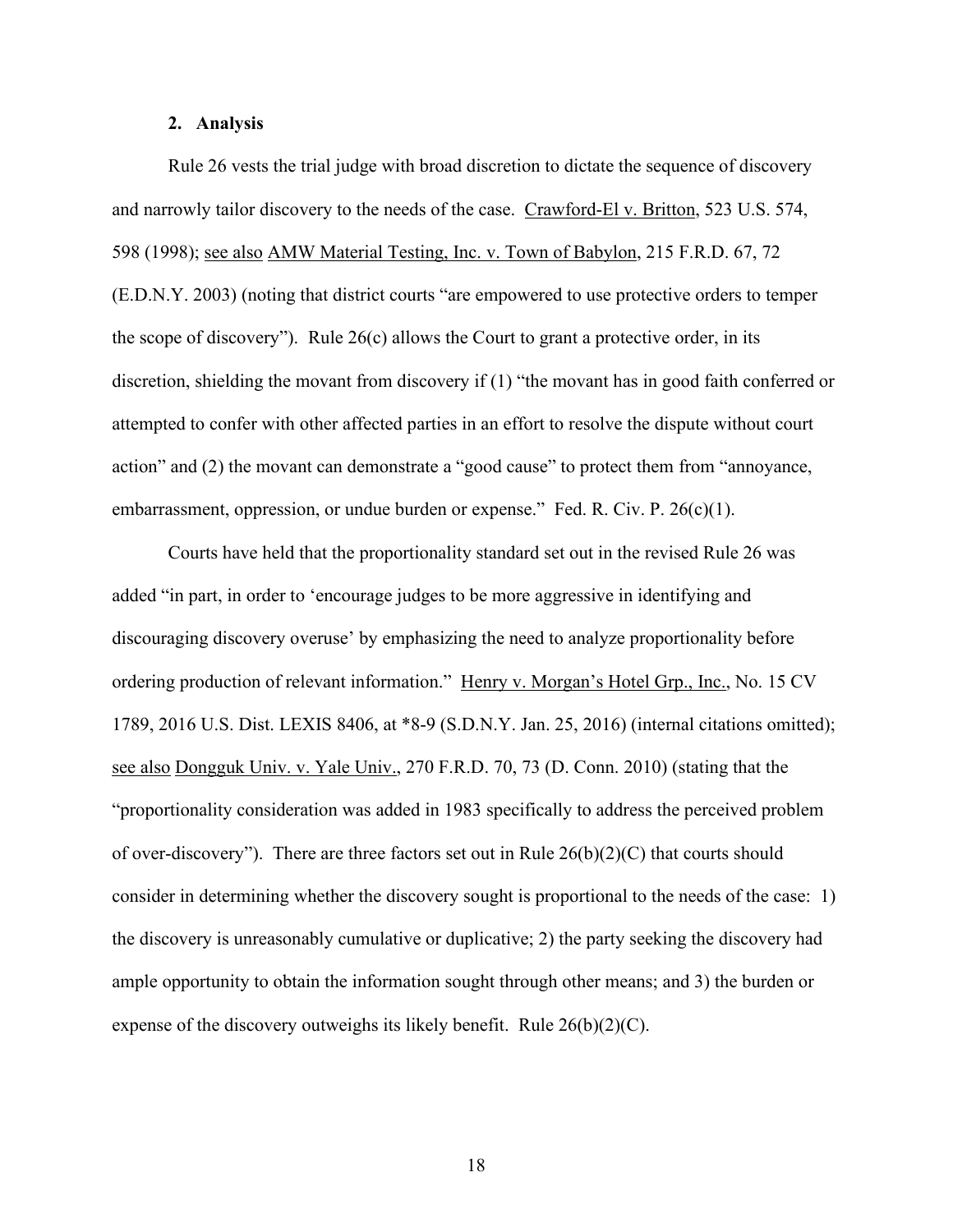As an initial matter, the Court is not convinced that the parties have attempted to meet and confer in good faith to resolve this dispute; the simple fact that the parties cannot agree on whether a meet-and-confer attempt was made underscores a lack of serious attempt to resolve the issue before coming to this Court. At this time, the Court denies the motion for a protective order without prejudice to renew, and Orders the parties to meet and confer in good faith to discuss possible ways to narrow the discovery disputes. In preparation for the meet and confer, the plaintiff is instructed to identify all of the specific requests which it contends are duplicative. Only when the parties can jointly confirm that they have, in fact, held a meet and confer will the Court entertain any renewed motion. If the parties cannot resolve this matter after a good-faith meet-and-confer, and plaintiff can prove that a significant number of the requests are indeed duplicative, then the Court will grant a renewed motion for protective order.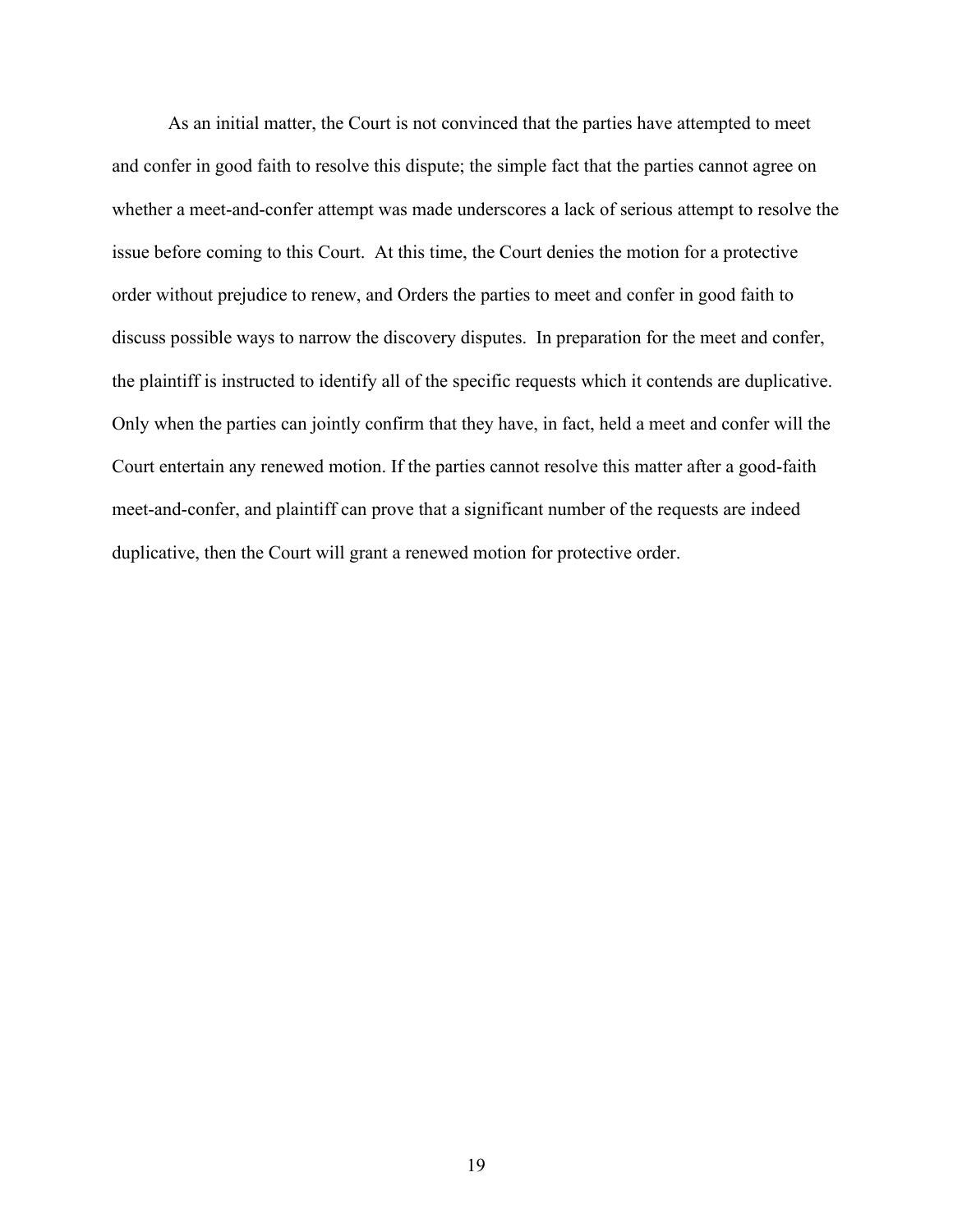# **F. Motions to Seal**

There are currently seven motions to file under seal pending before this Court associated with the motions described above.<sup>[20](#page-19-0)</sup> On March 8, 2017, this Court granted the parties' joint Motion for a Protective Order designed to protect confidential discovery material in this case from disclosure.<sup>[21](#page-19-1)</sup> However, this Court has previously observed that while "a protective order may provide guidance to the parties regarding what documents it might be appropriate to seal and how such documents should be presented to the Court, the decision to allow documents to be filed under seal in connection with motions and court proceedings is a wholly separate inquiry governed by a different standard than whether to maintain documents disclosed in discovery in confidence." Johnson v. Federal Bureau of Prisons, No. 16 CV 3919, 2017 WL 5197143, at \*3 (E.D.N.Y. Nov. 9, 2017). To determine whether it is appropriate to allow the parties' to file their requested motions and the attachments thereto under seal, courts engage in a two-part inquiry.

First, the court decides how strong a presumption of access a document deserves with reference to its role in the judicial process. Next, the court will "balance the weight of that presumption, if any, with competing interests, namely, the private interests and concerns of judicial efficiency and law enforcement, to determine whether or not to seal a document." Cumberland Packing Corp. v. Monsanto Co., 184 F.R.D. 504, 506 (E.D.N.Y. 1999).

A "judicial document" is one that is presented to the Court and "relevant to the performance of the judicial function and useful in the judicial process." United States v. Amodeo ("Amodeo I"), 44 F.3d 141, 145 (2d Cir. 1995). Such documents are presumptively

20

<span id="page-19-0"></span><sup>&</sup>lt;sup>20</sup> Specifically, there are motions to seal associated with ECF Nos.  $408$ ,  $409$ ,  $410$ ,  $421$ , 426, 431, and 435.

<span id="page-19-1"></span><sup>&</sup>lt;sup>21</sup> See Stipulated Confidentiality Agreement and Protective Order  $\P$  1.3, ECF No. 27, filed March 8, 2019.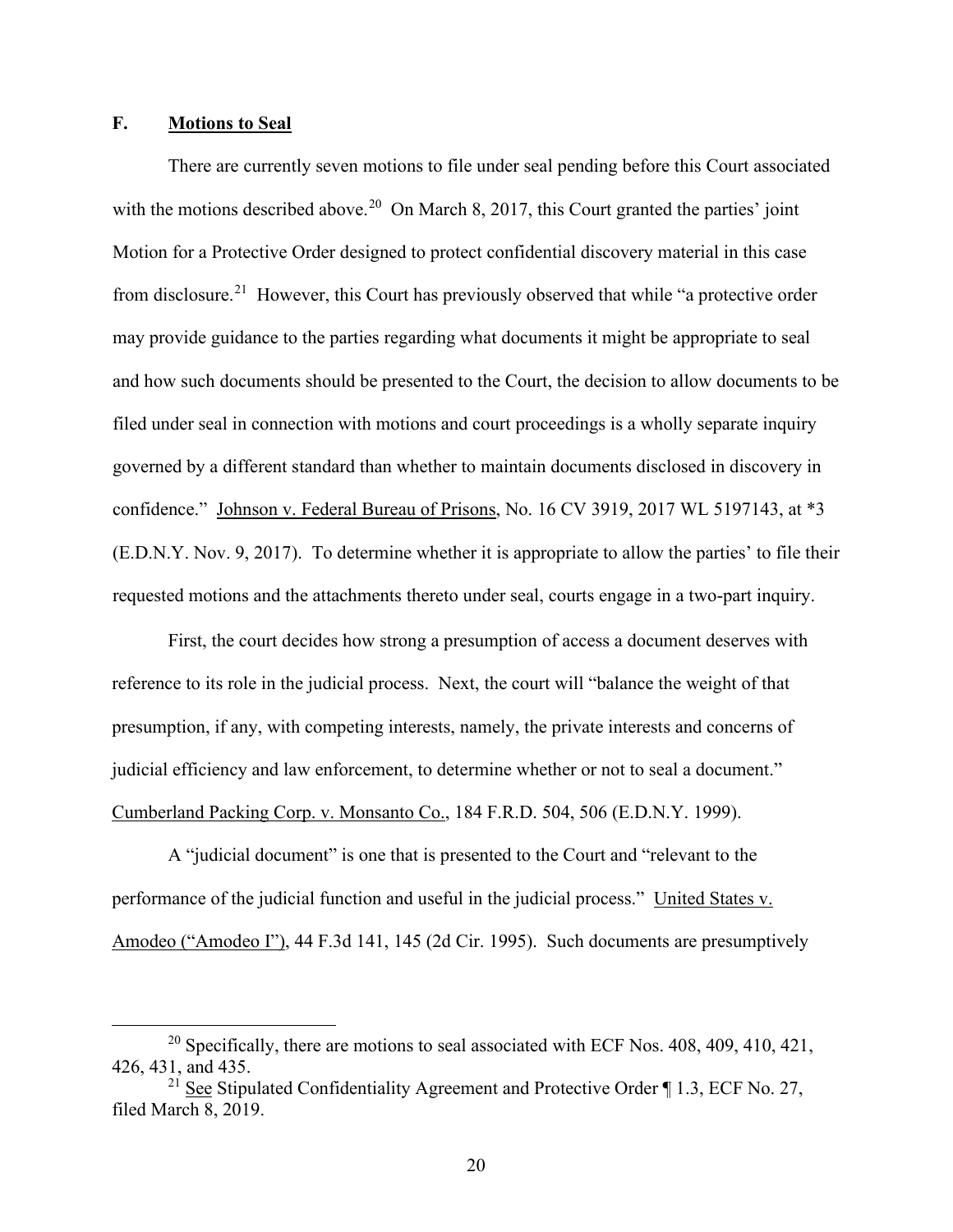subject to public inspection and thus not properly sealed. See id. at 146. The presumption of access that attends judicial documents stems both from the common law tradition and from the Constitution: "[a]s the exercise of Article III [judicial] powers is a formal act of government, it should be subject to public scrutiny absent 'exceptional circumstances.'" Cumberland Packing Corp. v. Monsanto Co., 184 F.R.D. at 505 (quoting United States v. Amodeo ("Amodeo II"), 71 F.3d 1044, 1049 (2d Cir. 1995). For example, summary judgment motions and related supporting documents, and pretrial motions and related supporting documents, are judicial documents because they directly affect adjudication or determine substantive rights. See Newsday LLC v. Cty. of Nassau, 730 F.3d 156, 164 (2d Cir. 2013); Lugosch v. Pyramid Co. of Onondaga, 435 F.3d 110, 113 (2d Cir. 2006); S.E.C. v. TheStreet.Com, 273 F.3d 222, 233 (2d Cir. 2001).

In contrast to judicial documents, "[d]ocuments that play no role in the performance of Article III functions, *such as those passed between the parties in discovery*, lie entirely beyond the presumption's reach. . . and stand on a different footing than a motion filed by a party seeking action by the court or . . . any other document which is presented to the court to invoke its powers or affect its decisions." United States v. Amodeo ("Amodeo II"), 71 F.3d at 1050 (emphasis added) (citations and quotation marks omitted). Even when the Court analyzes such documents in the context of a discovery motion, discovery documents remain non-judicial. S.E.C. v. TheStreet.Com, 273 F.3d at 233 (holding that discovery documents analyzed by the district court were nonetheless non-judicial documents). When discovery documents were submitted to the court pursuant to a confidentiality agreement, the Second Circuit has held that it is "presumptively unfair for courts to modify protective orders which assure confidentiality and upon which the parties have reasonably relied." Id. at 230.

21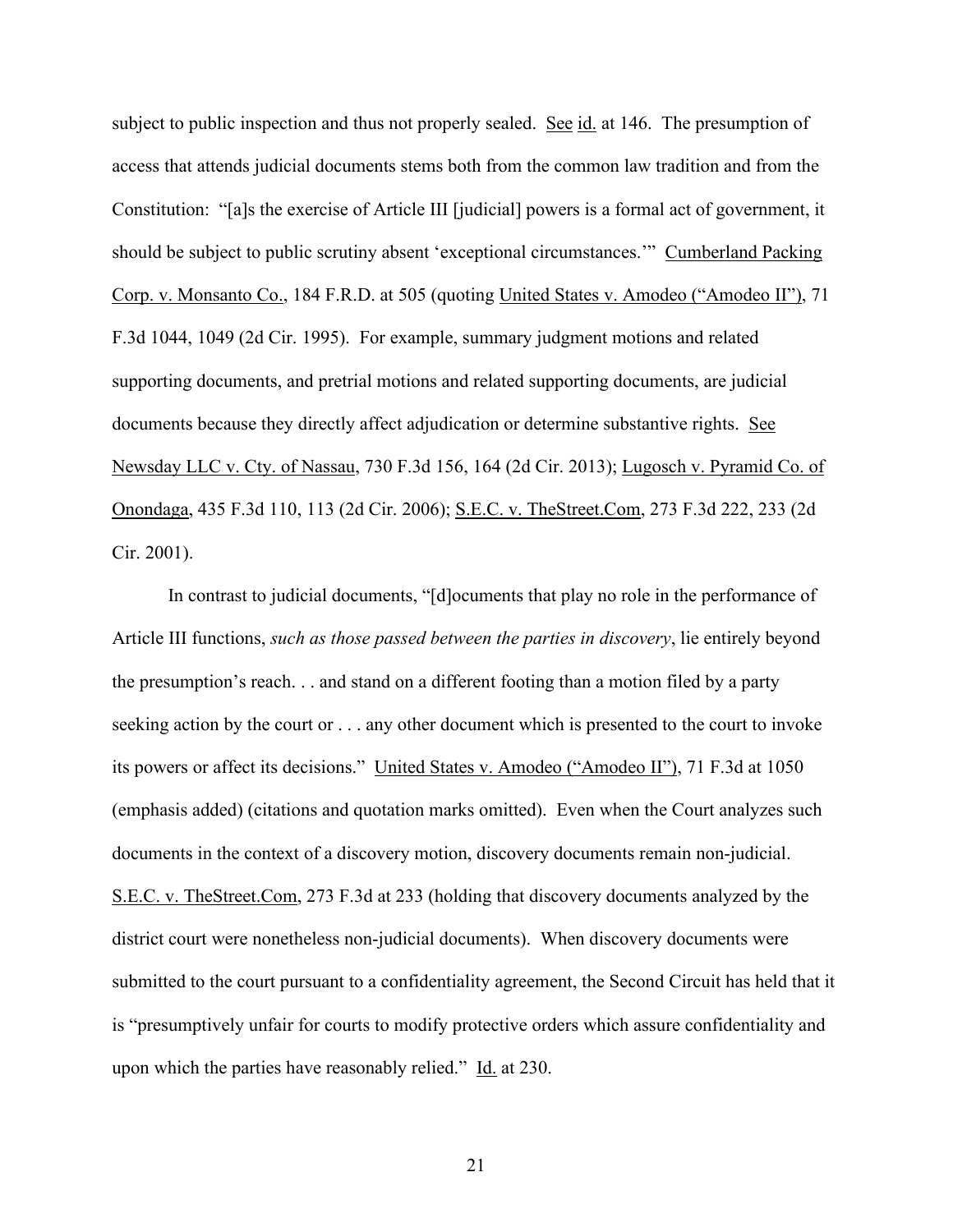Here, many of the documents which the parties seek to file under seal are non-judicial documents passed between the parties during discovery; thus, they are entitled to "little more than a prediction of public access absent a countervailing reason." See United States v. Amodeo ("Amodeo II"), 71 F.3d at 1050 (2d Cir. 1995). Unlike dispositive motions, related supporting documents, or trial documents, the exhibits before the undersigned are before the court purely for discovery purposes, and so the confidential nature of the documents is sufficient to overcome the presumption of public access for these non-judicial documents. C.f. Newsday LLC v. Cty. of Nassau, 730 F.3d at 164; Lugosch v. Pyramid Co. of Onondaga, 435 F.3d at 113).

The Court finds that the exhibits the parties have presented to the Court in relation to their motions may be filed under seal, as they are non-judicial documents to which the confidentiality agreement may fairly apply with no countervailing public access right. However, the Court finds that the letter motions themselves may be judicial documents to which the presumption of public access may apply. See Cumberland Packing Corp. v. Monsanto Co., 184 F.R.D. at 505. The Court thus finds that letter motions and responses thereto may not properly be filed under sealed unless the parties can point to specific portions of the letters that contain confidential information and can demonstrate that the confidentiality cannot be protected by redactions of specific references rather than wholesale sealing. Accordingly, the Court conditionally grants the motions to file under seal, on the condition that the parties upload redacted copies of each letter motion, response, or reply to ECF within 30 days of this Order; if the parties do not upload a copy of any of the documents listed below by August 6, 2020, the Court will unseal the original letter motion or response in question. The Court will not permit the parties to file any letters or responses under wholesale sealing unless the parties can demonstrate that redactions of specific references cannot protect confidentiality.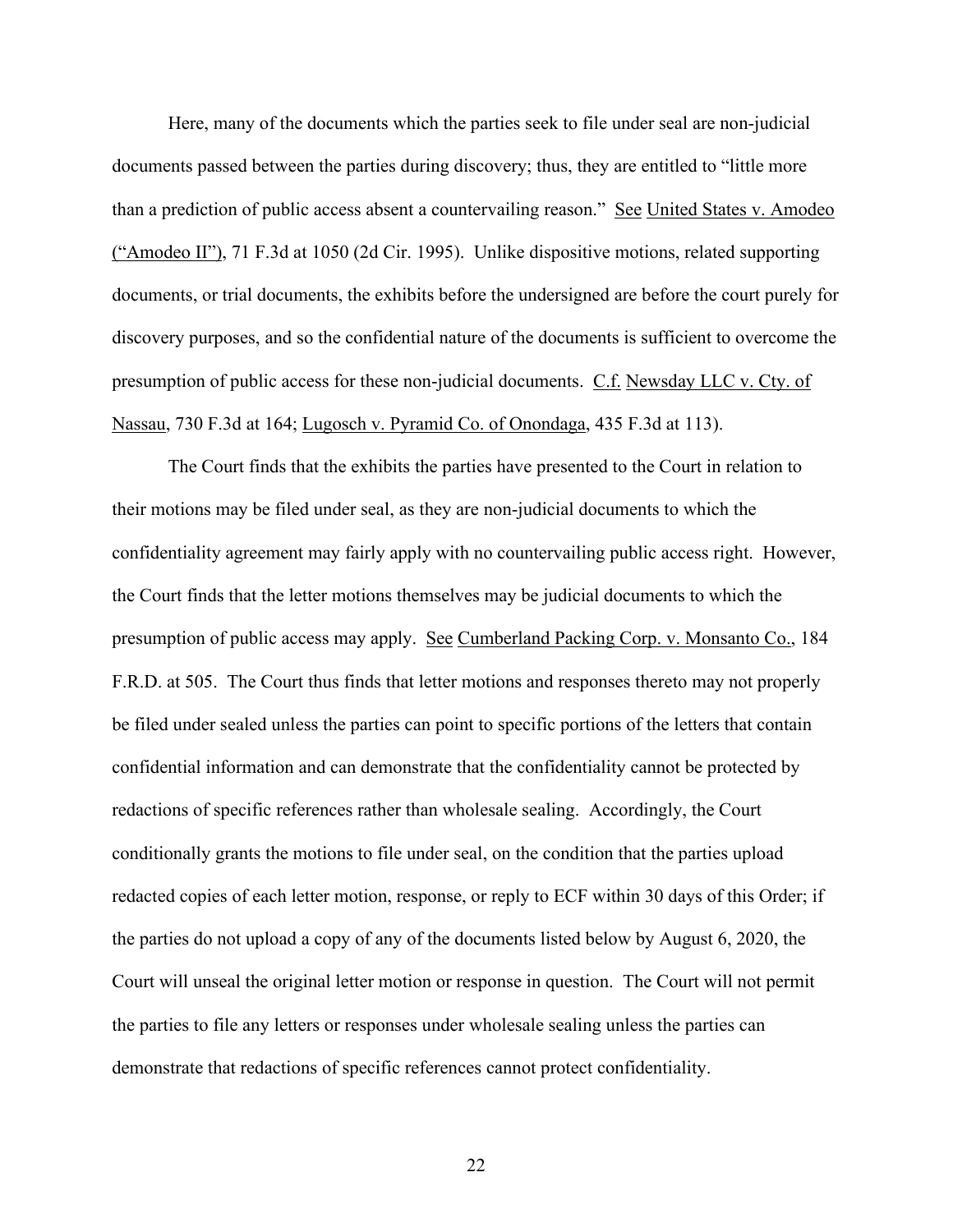# Specifically:

- 1. ECF No. 408: Hunt requests to file both its January 21, 2020 letter motion to compel and attached Exhibits A-C under seal. The Court grants the requests, but directs Hunt to upload a redacted version of its letter motion within 30 days of this Order.
- 2. ECF No. 409: Uni-Systems requests to file its January 28, 2020 letter in opposition to Hunt's motion to compel, as well as the attached Exhibits, under seal. The Court grants the request, but directs Uni-Systems to upload a redacted version of its opposition letter within 30 days of this Order.
- 3. ECF No. 410: Hunt requests to file its January 31, 2020 letter reply in support of its motion to compel under seal. The Court grants the request, but directs Hunt to upload a redacted version of its letter within 30 days of this Order.

ECF No. 421: Uni-Systems requests to file its April 23, 2020 letter motion for a protective order, as well as the related exhibits under seal. The Court grants the request, but directs Uni-Systems to upload a redacted version of the letter motion within 30 days of this Order.

- 4. ECF No. 426: Hardesty requests to file its April 30, 2020 letter in response to Uni-Systems' April 23, 2020 motion for a protective order under seal. The Court grants the request, but directs Hardesty to upload a redacted version of the response letter within 30 days of this Order.
- 5. ECF No. 431: Uni-Systems requests to file its May 5, 2020 reply in support of its motion for protective order under seal. The Court grants the request, but directs Uni-Systems to upload a redacted version of the letter within 30 days of this Order.
- 6. ECF No. 435: Hardesty requests to file its May 8, 2020 letter in response to Uni-Systems' May 5, 2020 reply under seal.<sup>[22](#page-22-0)</sup> The Court grants the request, but directs Hardesty to upload a redacted version of the letter within 30 days of this Order.

<span id="page-22-0"></span> $22$  The Court did not find it necessary to cite to Hardesty's May 8, 2020 letter in its analysis *supra*.